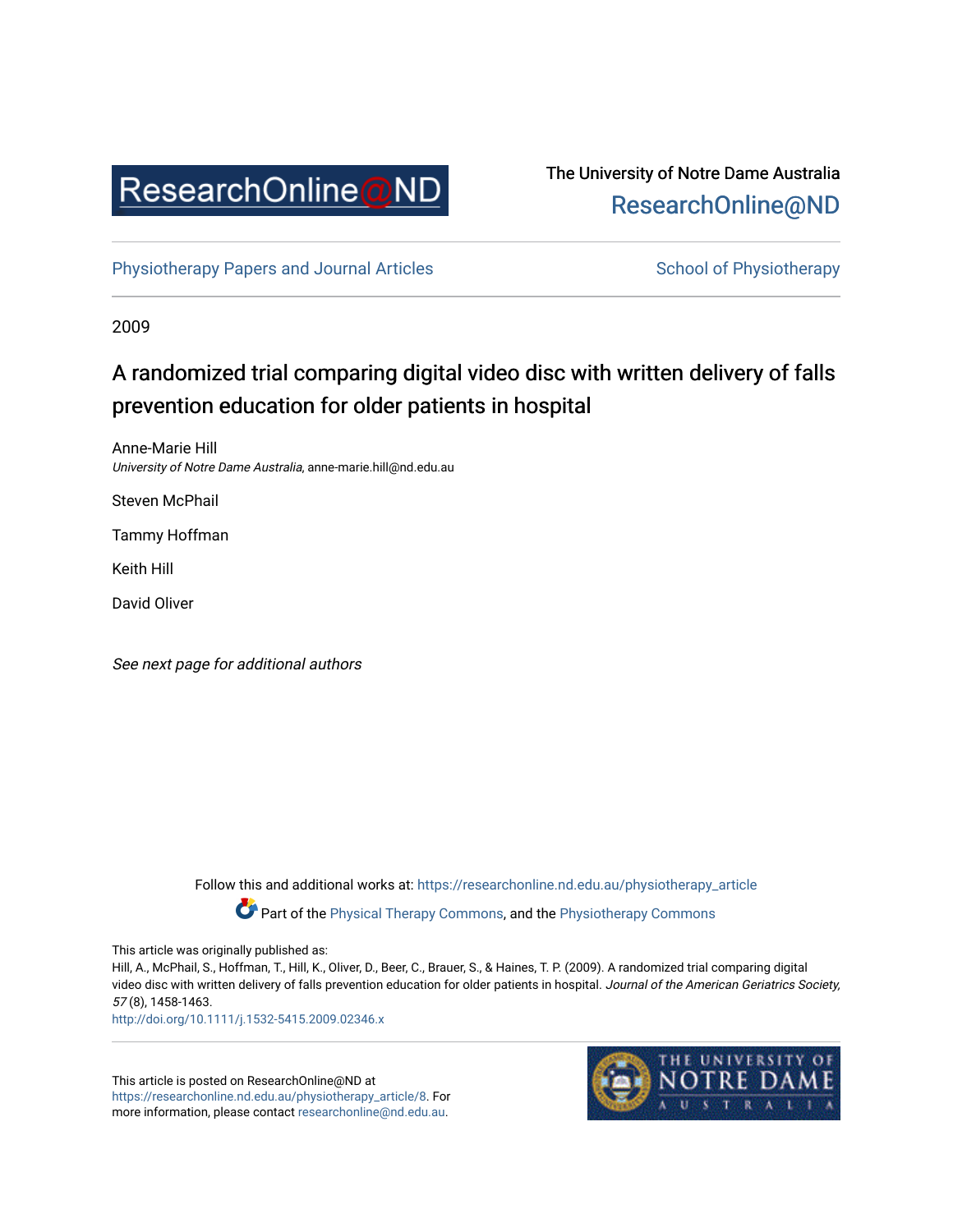#### Authors

Anne-Marie Hill, Steven McPhail, Tammy Hoffman, Keith Hill, David Oliver, Christopher Beer, Sandra Brauer, and Terry P. Haines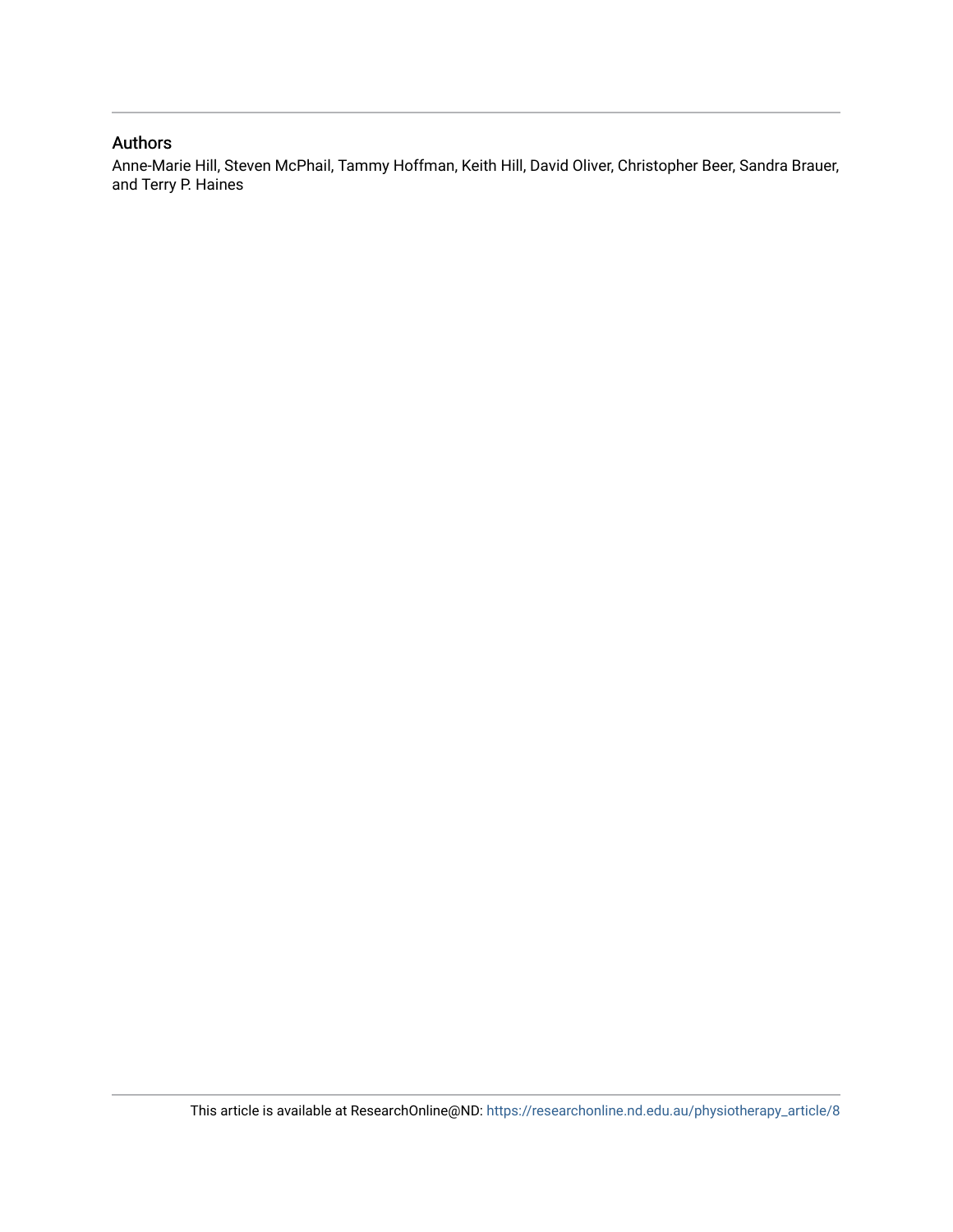# **This is the author version of an article published as:**

Anne-Marie Hill, Steven McPhail, Tammy Hoffmann, Keith Hill, David Oliver, Christopher Beer, Sandra Brauer, Terry P Haines (2009), *57*(8):1458-63. doi: 10.1111/j.1532- 5415.2009.02346.x. Epub 2009 Jun 8.

# **Title**

**A Randomized Trial of Digital Video Disc (DVD) Compared to Written Delivery of Falls Prevention Education for Older Patients in Hospital.**

### **Authors**

Anne-Marie Hill, <sup>1</sup> Steven McPhail, <sup>2</sup> Tammy Hoffmann, <sup>1</sup> Keith Hill, <sup>3,4</sup> David Oliver, <sup>5</sup> Christopher Beer, <sup>6</sup> Sandra Brauer, <sup>1</sup> Terry P Haines, <sup>7,8</sup>

<sup>1</sup>The University of Queensland, <sup>2</sup>Princess Alexandra Hospital Queensland Health, <sup>3</sup>La Trobe University, <sup>4</sup> National Ageing Research Institute Australia, <sup>5</sup>University of Reading UK, <sup>6</sup>University of Western Australia, <sup>7</sup>Monash University, <sup>8</sup>Southern Health

### **Corresponding Author**

Dr Anne-Marie Hill School of Health Research, Physiotherapy The University of Notre Dame Australia Email: [anne-marie.hill@nd.edu.au](mailto:anne-marie.hill@nd.edu.au)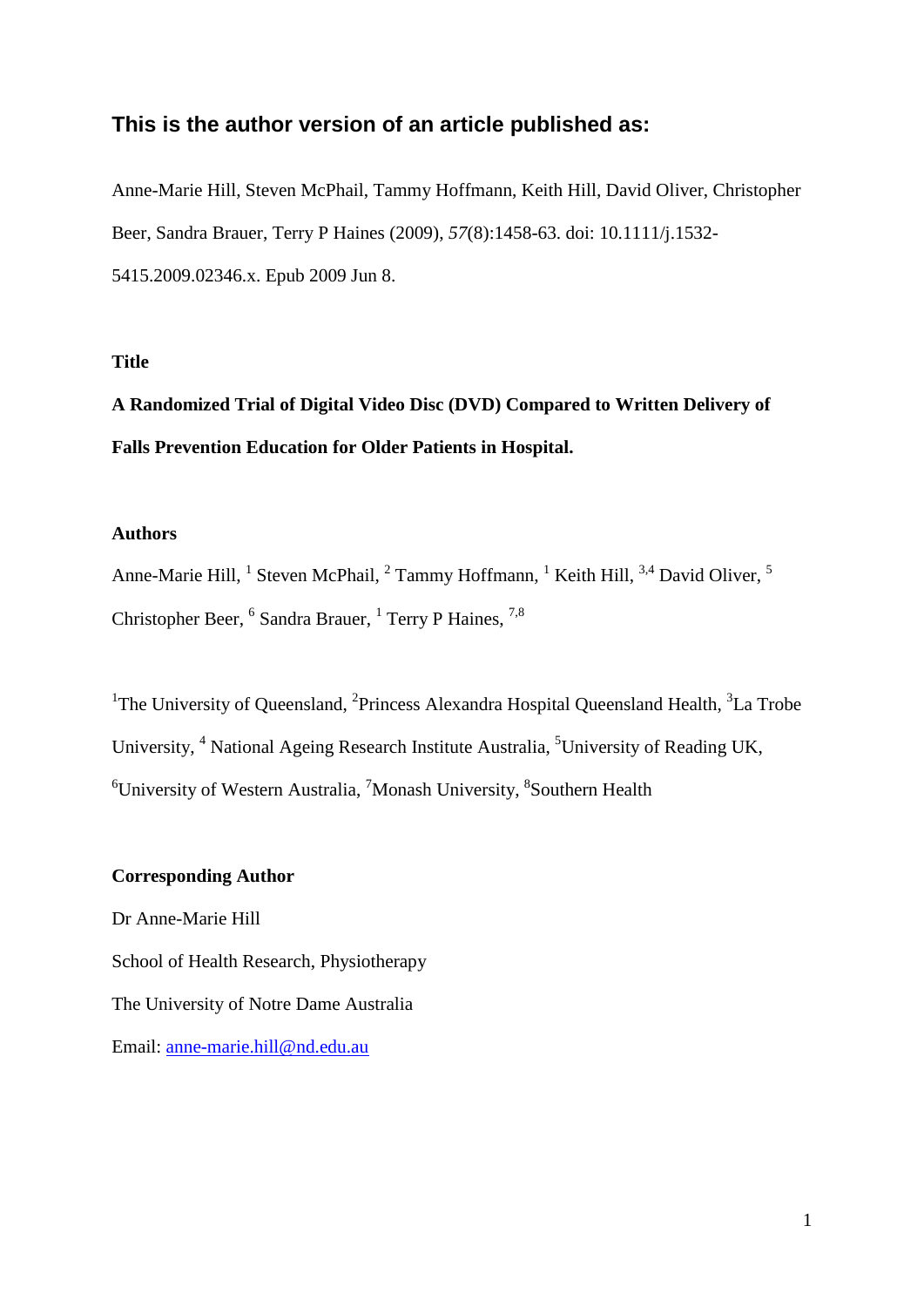#### A**BSTRACT**

**Objectives:** To compare the effectiveness of Digital Video Disc (DVD) and written workbook delivery of falls prevention education on older hospital patients' self perceived risk of falls, perception of falls epidemiology, knowledge of prevention strategies, and motivation and confidence to engage in self protective strategies. To compare the effect of receiving either education approach versus no education on patients' perception of falls epidemiology. **Design:** Randomized trial (DVD versus workbook) with additional quasi-experimental control group.

**Settings:** Geriatric, medical and orthopaedic wards in Perth and Brisbane, Australia. **Participants:** One hundred (n=51 DVD, n=49 workbook) hospital inpatients aged >60 in the randomized trial (mean age  $75.3 \pm 10.1$ ) and 122 in the control group (mean age  $79.3 \pm 8.3$ ). **Intervention:** Participants randomly assigned to receive identical educational material in either DVD or workbook delivery of falls prevention education. Control group received usual care.

**Measurements:** Custom designed survey addressing elements of the Health Belief Model of health behaviour change.

**Results:** Participants randomized to DVD delivery had a higher self perceived risk of falling (*P*=.04) and higher levels of confidence (*P*=.03) and motivation (*P*=.04) to engage in self protective strategies compared to participants who received the workbook. A higher proportion of participants who received either form of the education provided "desired" responses compared to control group participants across all knowledge items (*P*<.001).

2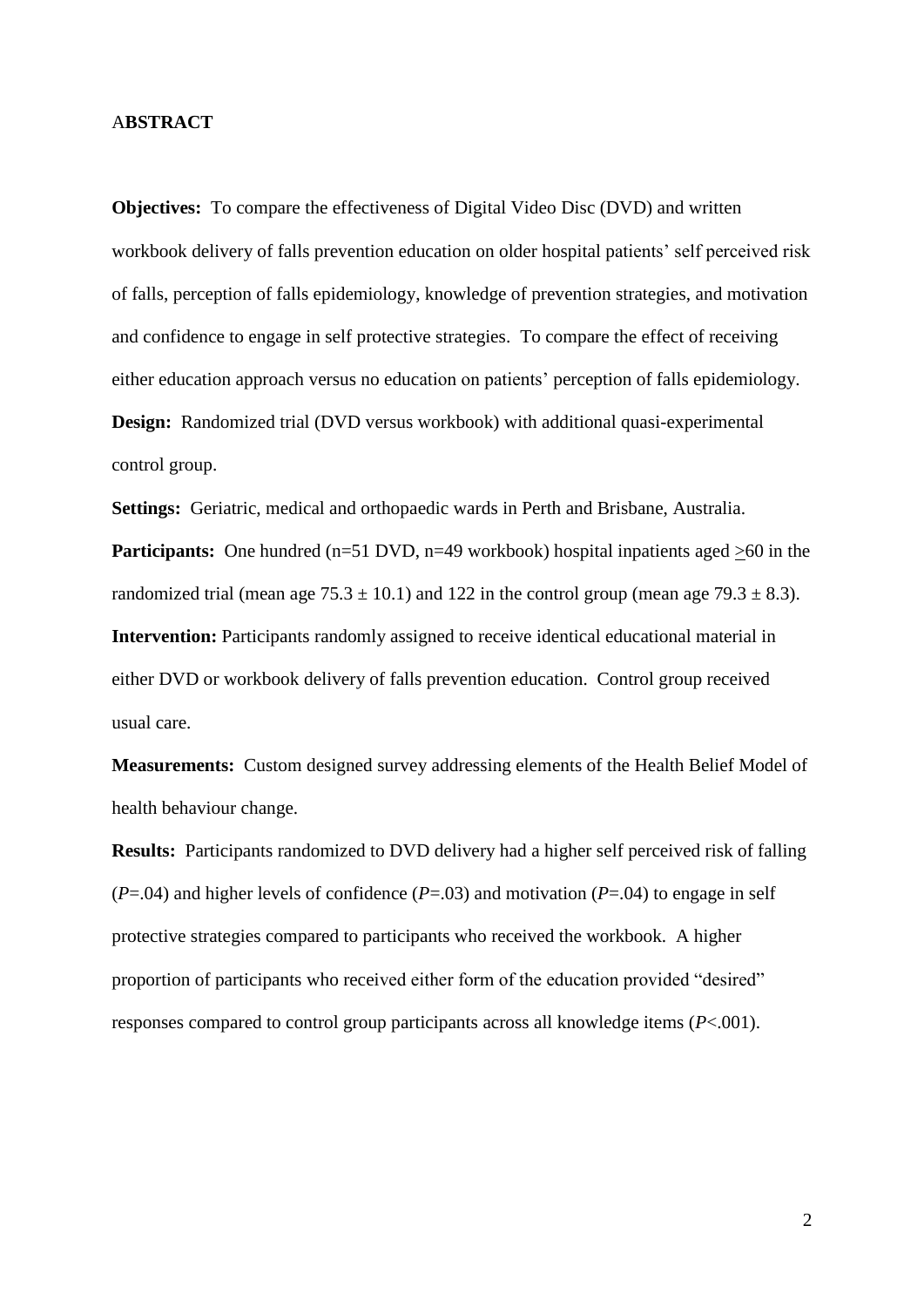**Conclusion:** Delivery of falls prevention education via DVD achieves key changes in parameters likely to impact upon successful uptake of falls prevention messages in the hospital setting, relative to a written workbook.

**Key words:** accidental falls, hospital, inpatients, prevention, education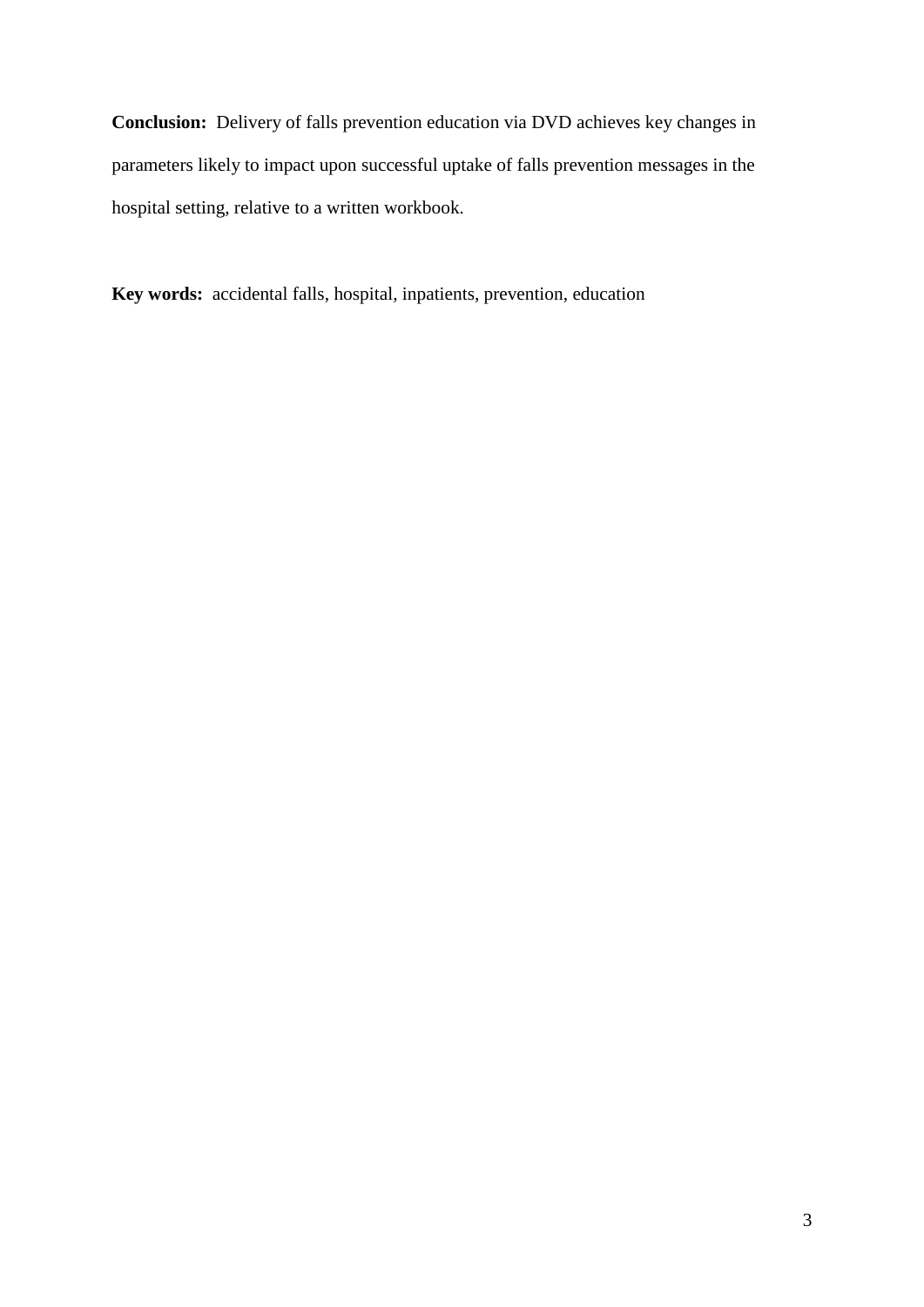#### **INTRODUCTION**

Falls are a frequent adverse event when older people are hospitalized. Rates of between 2.2 and 21.4 falls per 1000 patient days,  $1-5$  are reported. Up to 30% of these falls cause injury,  $2 4,6$  and falls are a preventable cause of mortality.<sup>6</sup> In-hospital falls are associated with reduced quality of life, increased disability, prolonged hospital stay and resource use and increased risk of institutionalization.<sup>7-9</sup> Recent meta-analyses have concluded there is insufficient evidence that any hospital falls prevention programs reduce falls incidence or the number of fallers  $10,11$ . A majority of studies included have been multi-factorial intervention programs which have yielded inconsistent results. <sup>3,5,12,13</sup> Compositional differences between intervention programs examined may explain some of this variability, indicating the need to identify individual elements / interventions that could be used to prevent falls.

Patient education has been frequently cited as one component of multi-factorial falls prevention interventions,  $3,5,12,13,14$  though has not been examined as a single intervention in this setting. A subgroup analysis found patient education to be the most effective component of a successful multi-factorial intervention.<sup>14</sup> Inconsistency in description of content, theoretical framework and mode of delivery in studies to date, has also created uncertainty regarding the optimal provision of education.

Health care providers commonly use written information as a low cost approach to providing patients with health information. However, advances in DVD-based technology and lower costs have made this approach a viable alternative or complementing delivery strategy. DVD presentation can be useful for patients who have auditory and / or visual learning styles and may assist patients who have low functional health literacy to understand the content that is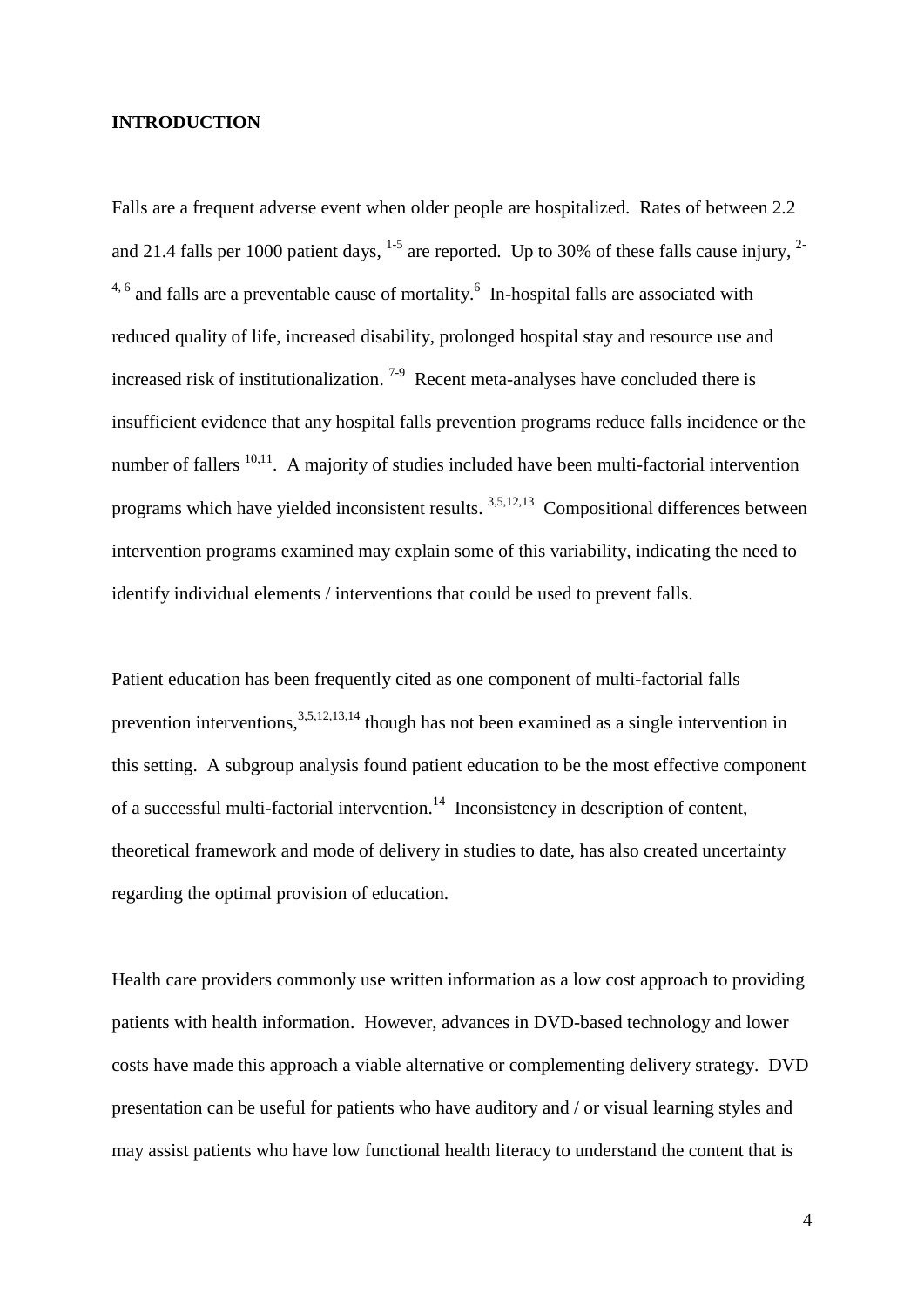being shared. <sup>15,16</sup> Lower levels of health literacy are more common in older people.<sup>17</sup> Although numerous public health studies have investigated the effect of education in other patient populations, <sup>18,19</sup> there is little research that has compared approaches for providing health information to older adults, and no research in the context of falls prevention.

The purpose of this study was to compare the effectiveness of DVD versus written delivery of falls prevention education material, on patients' self perceived risk of falls, perception of falls epidemiology, knowledge of falls prevention strategies and confidence and motivation to engage in self protective strategies. This study also sought to determine whether providing either form of education versus no education affects the proportion of patients who have an accurate perception of the risks of falls and fall-related harm they face in hospitals.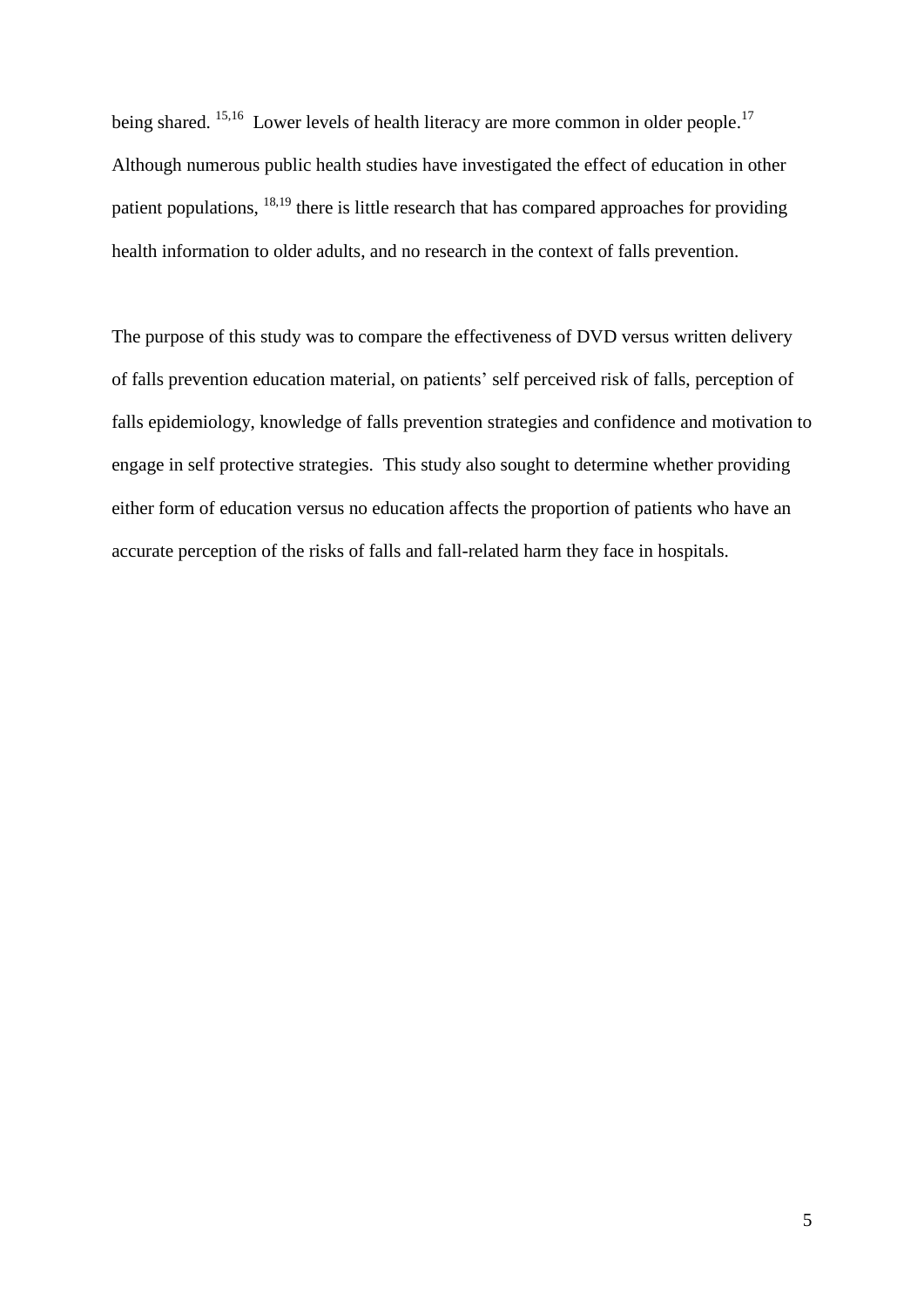#### **METHODS**

#### **Design**

This study was a two-group randomised trial (DVD versus written education) with a quasiexperimental control group (no education). The control group data was collected during phase 1 and the randomized trial was conducted during phase 2. The participant flow through the study is shown in Figure 1.

#### **Participants and setting**

Hospital patients from the geriatric assessment and rehabilitation unit or orthopaedic unit of the Princess Alexandra Hospital (PAH), Brisbane, Australia, or the restorative unit or medical ward of the Swan Districts Hospital (SDH), Perth, Australia were recruited into the randomized trial component of this study during December 2007 and January 2008. The control group was recruited from the same geriatric assessment and rehabilitation unit of the PAH during 2007.

The acute wards at both hospitals admit older patients undergoing short stay surgical and medical treatment for a variety of conditions such as chest infections or fractures. The sub acute rehabilitation wards admit older patients undergoing rehabilitation for a variety of geriatric conditions.

Patients were not approached to participate in this study if they were under 60 years of age, had a Mini Mental State Examination score of less than 24 out of 30,  $^{20}$  were medically unstable, had previously participated in the study, or had severe vision or hearing deficits that prevented engagement with the education material.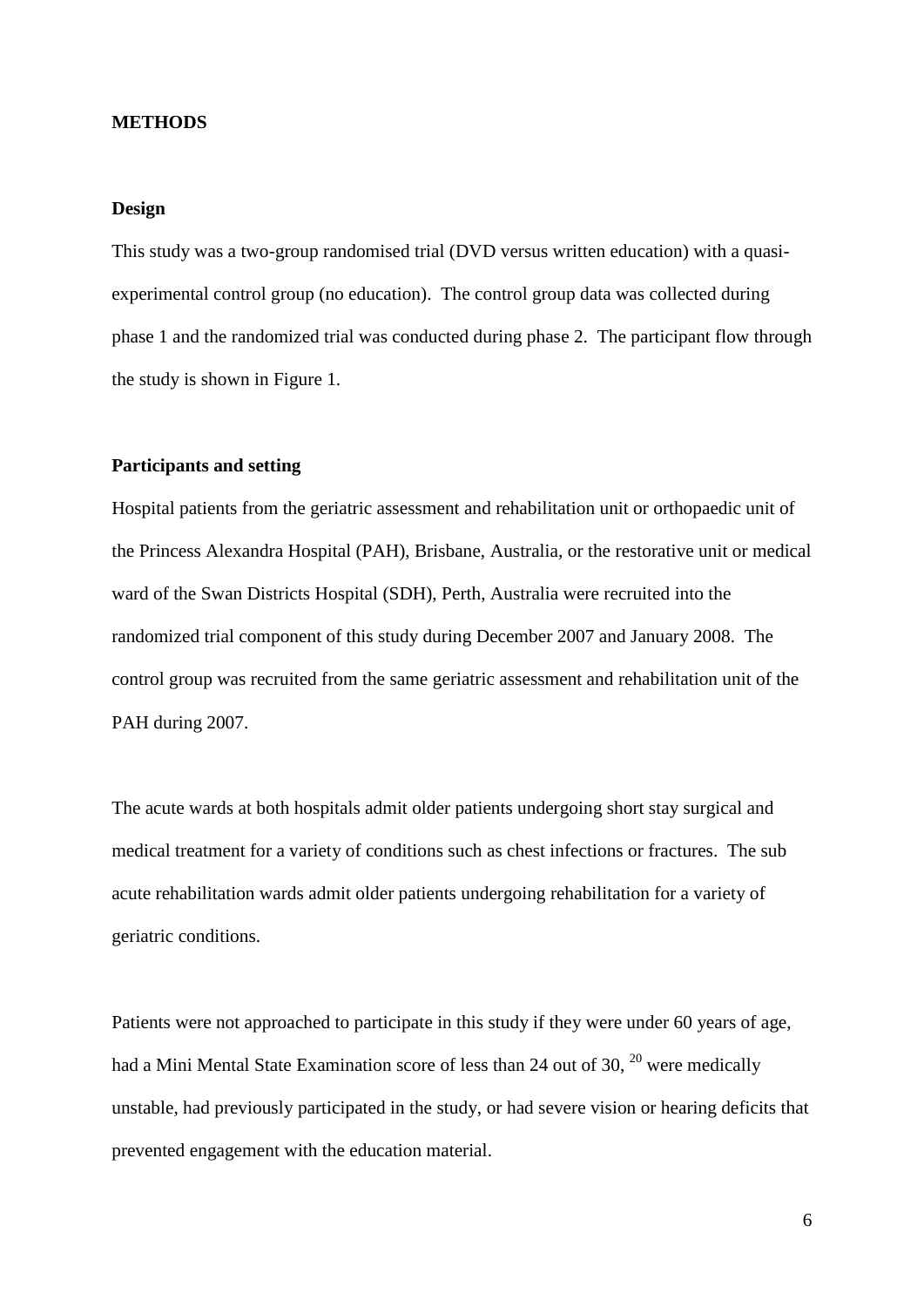#### **Intervention**

Participants received the falls prevention education privately by their bedside, either by DVD or written delivery and were allowed up to one hour to study the materials. Participants in shared rooms received the education and survey administration at separate times with privacy screens in place. Investigators facilitated optimal engagement with the education by adjusting environmental or individual elements, including seated position and application of visual or hearing aids.

#### **Materials**

The DVD and workbook were designed to contain identical content. This content was based on the Health Belief Model (HBM) framework for understanding health-related behaviours.<sup>21</sup> Examination of patient behaviour following education is a well developed concept in the area of behavioural sciences and the HBM is one of the most widely used frameworks for predicting preventative health behaviours.<sup>18,21</sup> The HBM assumes that a person will undertake a protective health behaviour if four conditions are met. First, patients perceive they are at risk of contracting the negative health outcome. Second, patients perceive that contracting the negative health outcome will adversely affect their health / welfare. Third, patients consider that the costs incurred through undertaking the health behaviour are outweighed by the costs of not undertaking it. Fourth, there is a cue or prompt for the person to take action.

The content addressed falls prevention specifically to i) inform patients of the risk of falls and fall-related harm such that patients have an accurate perception of the risks they face, ii) inform patients of falls prevention strategies that they could undertake within the hospital setting, iii) foster patient belief that they could successfully undertake falls prevention

7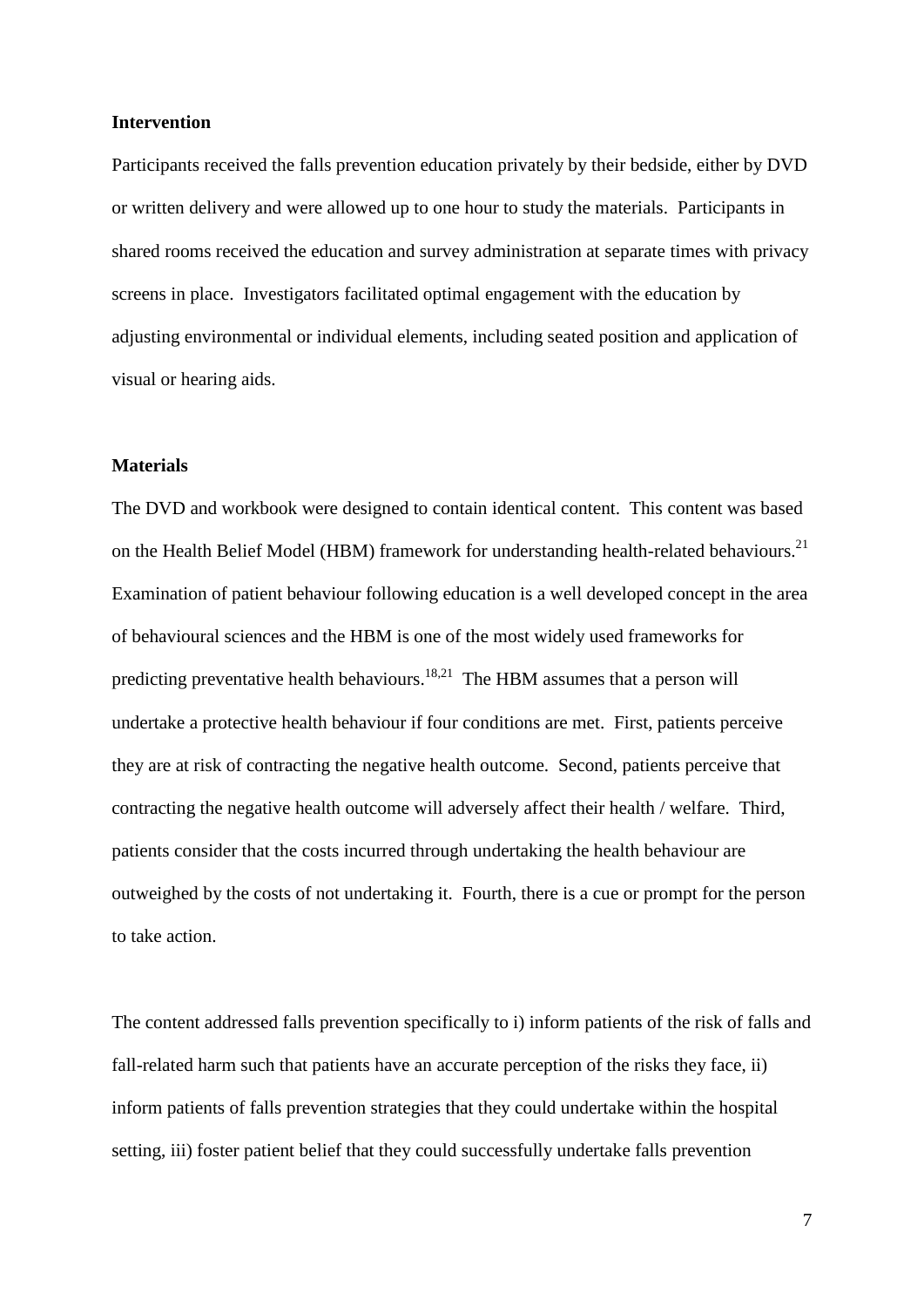strategies and that if undertaken, their risk of falling will reduce, iv) provide a cue for action by facilitating patient planning to undertake falls prevention strategies. Information presented under aims i) and ii) was based upon local data and data presented in previous research. 6, 22, 23

The workbook design followed the recommended principles of design for written patient education materials.<sup>24</sup> Specifically; a 20 point Arial font and 1.5 line spacing was used. Twenty four A4 pages (matt paper) contained a mixture of text, colour graphics and photographic images taken from the DVD footage. The readability level of the workbook was assessed using the SMOG readability formula  $^{25}$  as  $7<sup>th</sup>$  grade level.

The DVD was 14 minutes in duration and content was identical to the workbook. Words were spoken verbatim and the manner of speech followed recommended principles for oral communication.<sup>24</sup> The narration was spoken at a moderate pace with several breaks to allow the participant time to process the information presented. DVD footage presented an older patient model simulating falls risk behaviours and falls prevention strategies with a mixture of video footage, still shots and written captions. The DVD material was edited using Pinnacle Studio Plus version 9 software and played on a portable Digital Video Disk Player (Dick Smith Electronics, Australia, Model: DSE 9" G7137) with a 9 inch screen and accompanying stereo headphones (Sony Australia, Model: MDRXD 100).

## **Outcome Measures**

A custom designed survey was developed to determine whether the education differentially addressed the four specific aims of providing the education. The wording of items is listed in Table 1. Items 1-3, 5, 7, 9, 11, 14, examined whether the intervention informed participants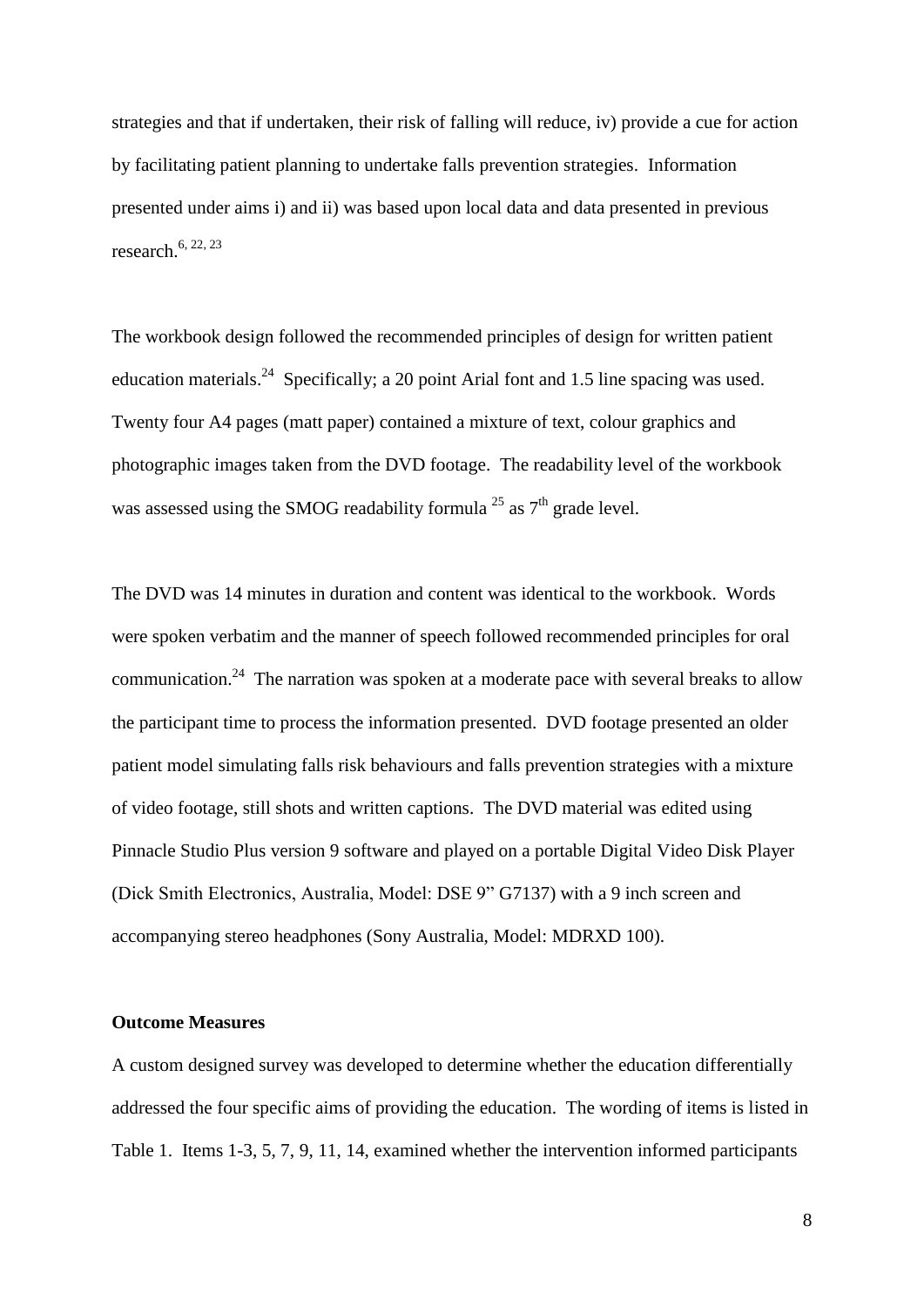of the risk of falls and fall-related harm such that participants had an accurate perception of the risks they face. These items took two forms; those asking participants if they now felt more aware of these issues and those posed as "knowledge" items, which reflected the information presented. Self-perceived awareness items were Likert scaled (strongly agree to strongly disagree). Knowledge items employed both open response (item numbers 4, 6, 8) and multiple choice (for item numbers 10 and 12) response formats. Items 13, 14 and 15 examined participants' motivation to reduce their risk of falling in general.

The remaining items focused on strategies to prevent falls in hospitals. Participants were asked to name strategies that they thought they could use to prevent themselves from falling and then to identify the strategy that they thought would be most effective in reducing their risk of falls (items 16, 17 and 18). Items 19, 20 and 21 examined participants' confidence and motivation to undertake the strategy identified in item 18.

### **Procedures**

Ward staff identified patients who met inclusion criteria and asked if they were willing to be approached by researchers. Amenable patients were provided with written and verbal project description prior to written consent being sought.

Participants in the control group had knowledge items (4, 6, 8, 10, 12) administered at their bedside. All participants received usual ward orientation and ad hoc falls prevention advice from staff on admission but control group participants did not receive any specific falls prevention education from the investigators and were not involved in any randomization procedures.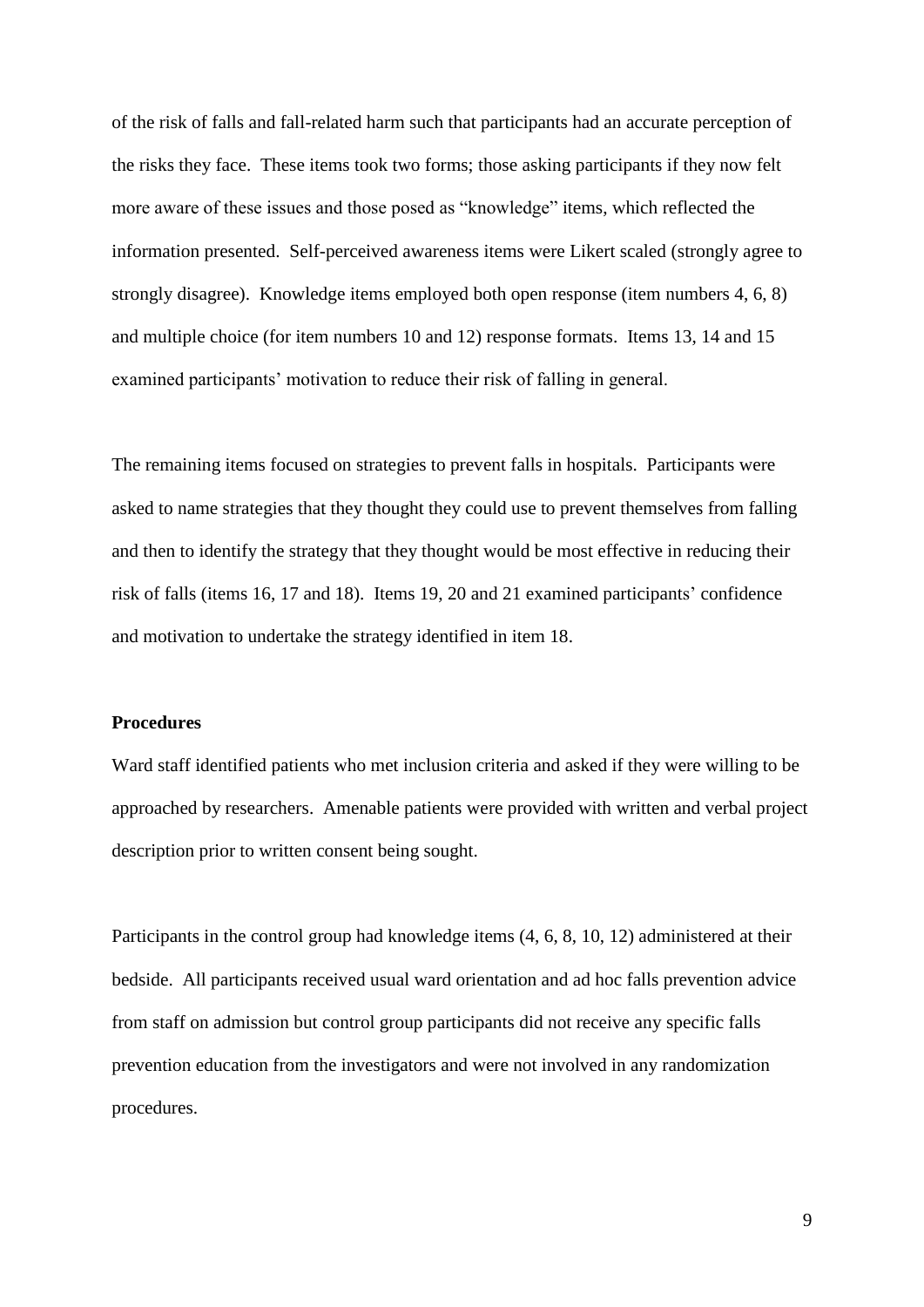Participants in the randomized trial were each asked item 1 (self-perceived risk of falling) before being allocated into DVD or workbook group. The allocation was performed by the interviewer who opened an opaque sealed envelope with the participant's study identification number on it and group allocation within. Group allocations were determined by a computer generated random number sequence that was produced by the senior investigator (TH) who was not involved in recruitment or data collection. The investigators (AH & SM) were blinded to the allocation sequence until after participants provided consent and had completed the baseline assessment of self-perceived risk of falls. Participants were not blinded to the knowledge of the education approach that they received and the investigators conducting assessments were aware of participants' group allocation during the post-intervention assessment.

The investigators administered all survey items including a repeat assessment of self perceived risk of falling, (item 2) immediately after the education.

#### **Statistical Analysi**s

Baseline characteristics of participants were compared between groups using parametric statistics (independent group t tests) for continuous normally distributed data, logistic regression to compare groups across nominal characteristics and negative binomial regression to compare the rates of falls (6 months prior to admission and during admission prior to survey) between the groups.

Comparison between groups on outcomes with ordinal scaling was conducted using Wilcoxon ranksum tests. Responses to knowledge items in both intervention groups and in the control group were converted to binary data on the basis of being "desired" or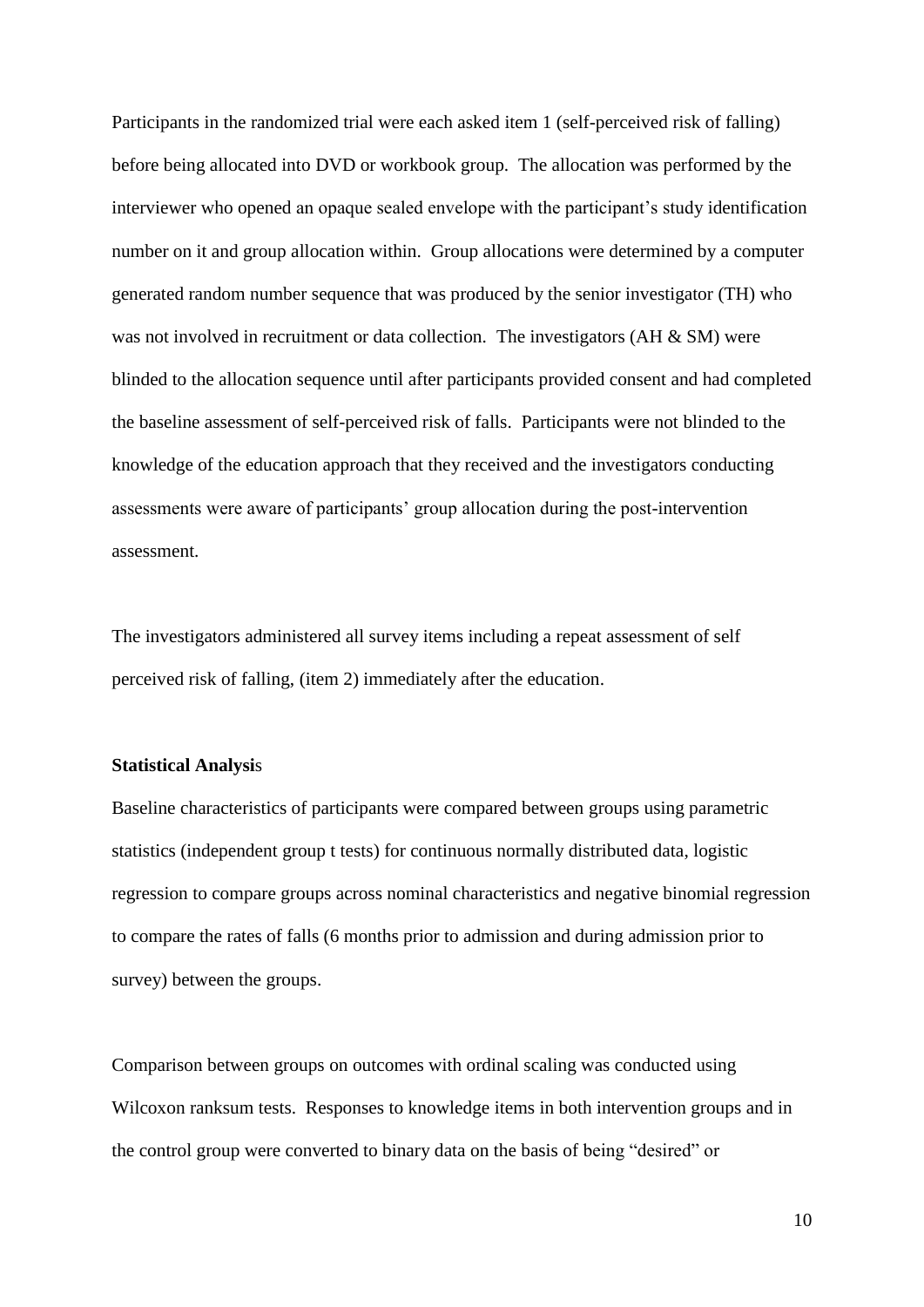"undesired" answers. "Desired" answers were those that reflected the data presented in the educational material. For multiple choice format items, the exact answer was required. For example, item 12 "where do falls occur most frequently in hospitals?" related to the section in the educational material that told participants that most falls occur by the bedside. Therefore, the response "bedside" was the only "desired" response. For items that used continuous outcome scaling, a +/- 5% tolerance threshold was allowed for.

Logistic regression analyses were then employed to determine if the proportion of respondents who provided "desired" responses was different between the DVD group and the workbook group and between the control group and education groups (DVD and workbook) combined. Alpha level for significance was set to  $P < 0.05$  for all comparisons.

Data management and analysis was completed using Stata version 10.0 software (StataCorp, Texas). All analyses were based on an intention-to-treat principle.

# **Ethics**

This study was approved by local hospital ethics committees and The University of Queensland Medical Research Ethics Committee. The study was registered with the Australian Clinical Trials registry- registration number (ACTRN12608000064303).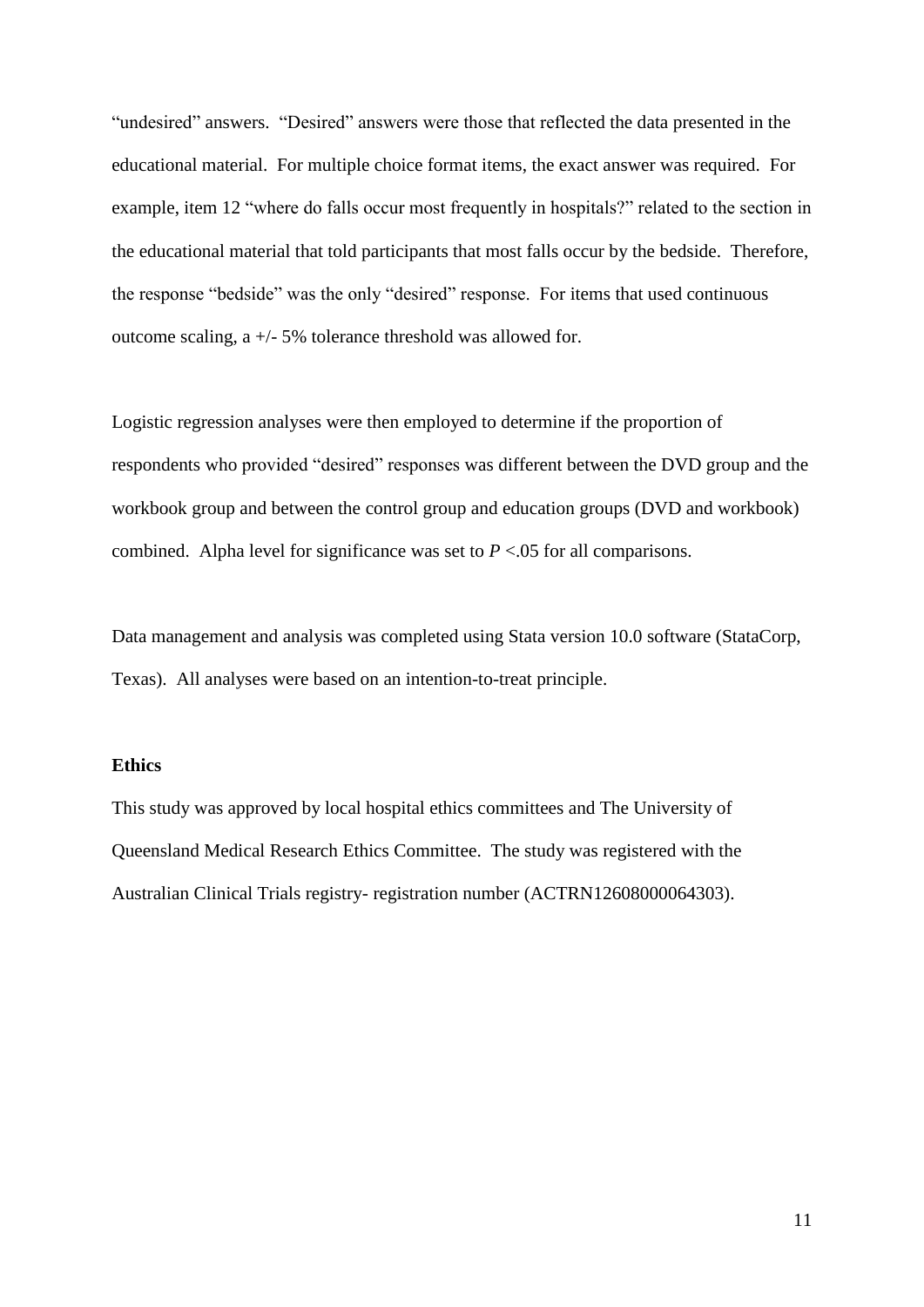#### **RESULTS**

Demographic characteristics of participants were broadly similar between the two intervention groups (DVD n=49, mean age 74.5 $\pm$ 9.7, workbook n=51, mean age 76.1 $\pm$ 10.5; *P*=.76) and between the intervention groups (n=100) and the control group (n=122), although the mean age of the intervention group was four years younger than the control group (intervention 75.3±10.1, control 79.3±8.1; *P<*.001). There were 57 females (57%) in the intervention groups [DVD n=31(63%), workbook n=26 (51%)] and 68 females (56%) in the control group and MMSE scores were similar between the intervention groups [mean (score 0- 30) DVD 27.1±2.0, workbook 27.8±3.0; *P=*.22] and between intervention and control groups [mean (score 0-30) intervention 27.4±2.4, control 26.8±2.2; *P=*.94]. There were 21 falls prior to enrollment in the intervention group (DVD n=7, workbook n=14;  $P = .42$ ) and 15 falls in the control group (intervention  $n=21$ , control  $n=15$ ;  $P=.39$ ).

A high proportion of patients approached in both phases of the study consented to participate, and there were no withdrawals (Figure 1). Patients  $(n=16)$  who declined to participate most commonly cited lack of interest in the study. Education sessions were completed in full by 92% (n=45) of the DVD group and 92% (n=47) of the workbook group. There was no significant difference between the groups in their self perceived risk of falls (item 1) prior to the education  $(P=.72)$ .

Between-group comparisons for items employing Likert scaling response approaches are presented (Table 1). There was no significant difference between groups in self-perceived risk of falls following the education (items 1 and 2, Table 1 *P*=.70). However, there was a within-group increase in the self perceived risk of falls in the DVD group after education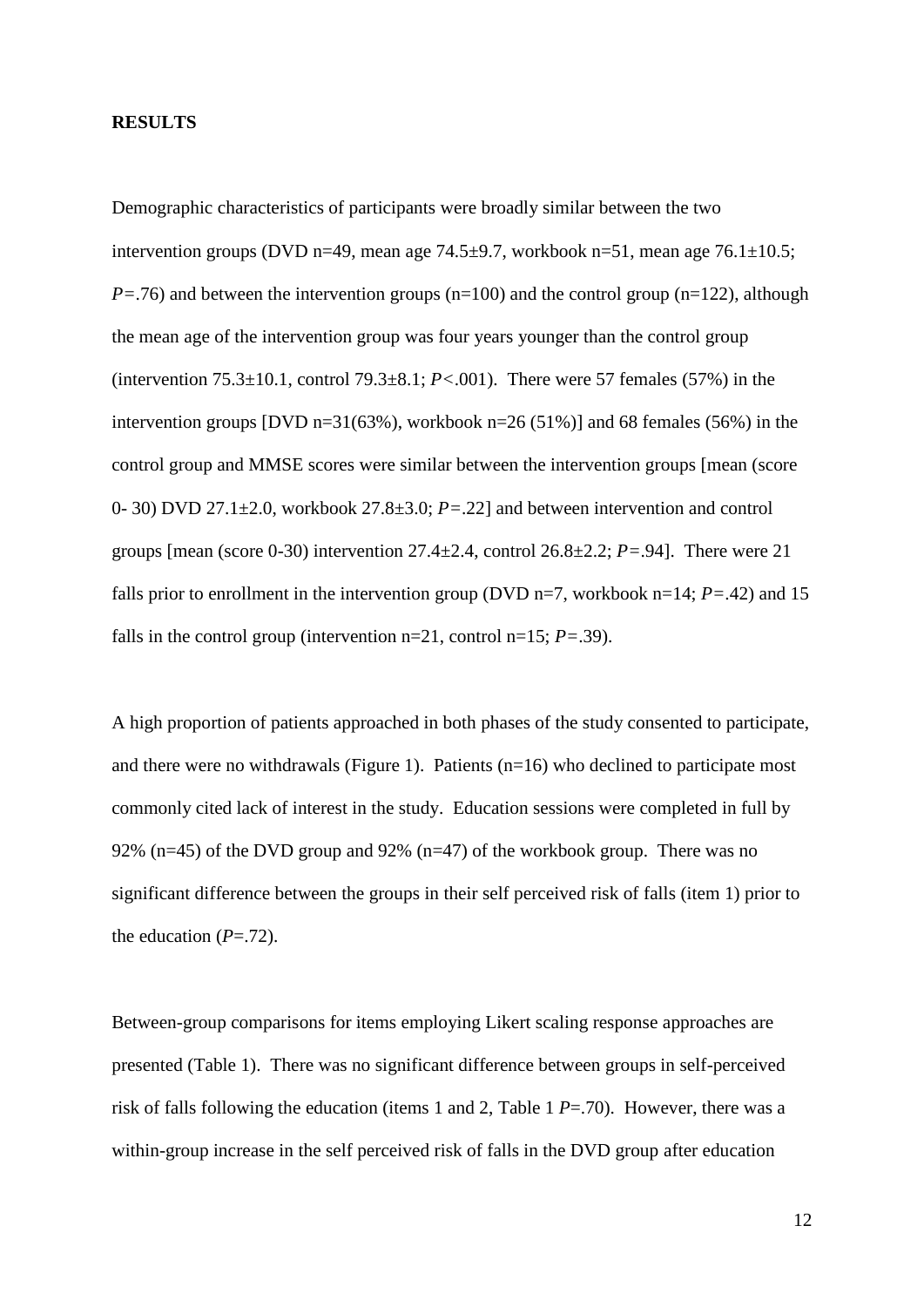compared to before the education  $(P=0.04)$ , while the change within the workbook group was not significant  $(P=18)$ , though the median response for each group changed from "Disagree" to "Undecided" with inter-quartile ranges remaining the same.

Comparisons between the intervention groups and between the control group and intervention groups combined, for knowledge items (items 4, 6, 8, 19, 12) are presented in Table 2. A higher proportion of participants who received either form of the education provided "desired" responses compared to control group participants across all knowledge items (Table 2; *P*<.001).

All 49 participants who watched the DVD identified a strategy that they thought would be effective in reducing their risk of falls (item 16). Of participants who were provided the workbook, 49 of 51 identified a strategy. The most commonly identified strategies were: planning ahead before moving (DVD n=9, workbook n=17), waiting for help (DVD n=6, workbook n=6), asking for help from staff (DVD n=9, workbook n=5) and avoiding dizziness by getting out of bed slowly (DVD  $n=6$ , workbook  $n=5$ ).

Participants in the DVD group identified a secondary strategy (87%, n=43/49) more frequently than those in the workbook group (68%, n=35/51) [odds ratio (95% CI), *P*-value: 3.28 (1.16, 9.26), *P*=.025].

Participants in the DVD group were more motivated ( $P=.03$ , item 13; Table 1) and confident (*P*=.03, item 19, Table 1) in their ability to attempt strategies for reducing their falls risk in hospital following education.

There were no adverse effects attributable to the education or the survey administration.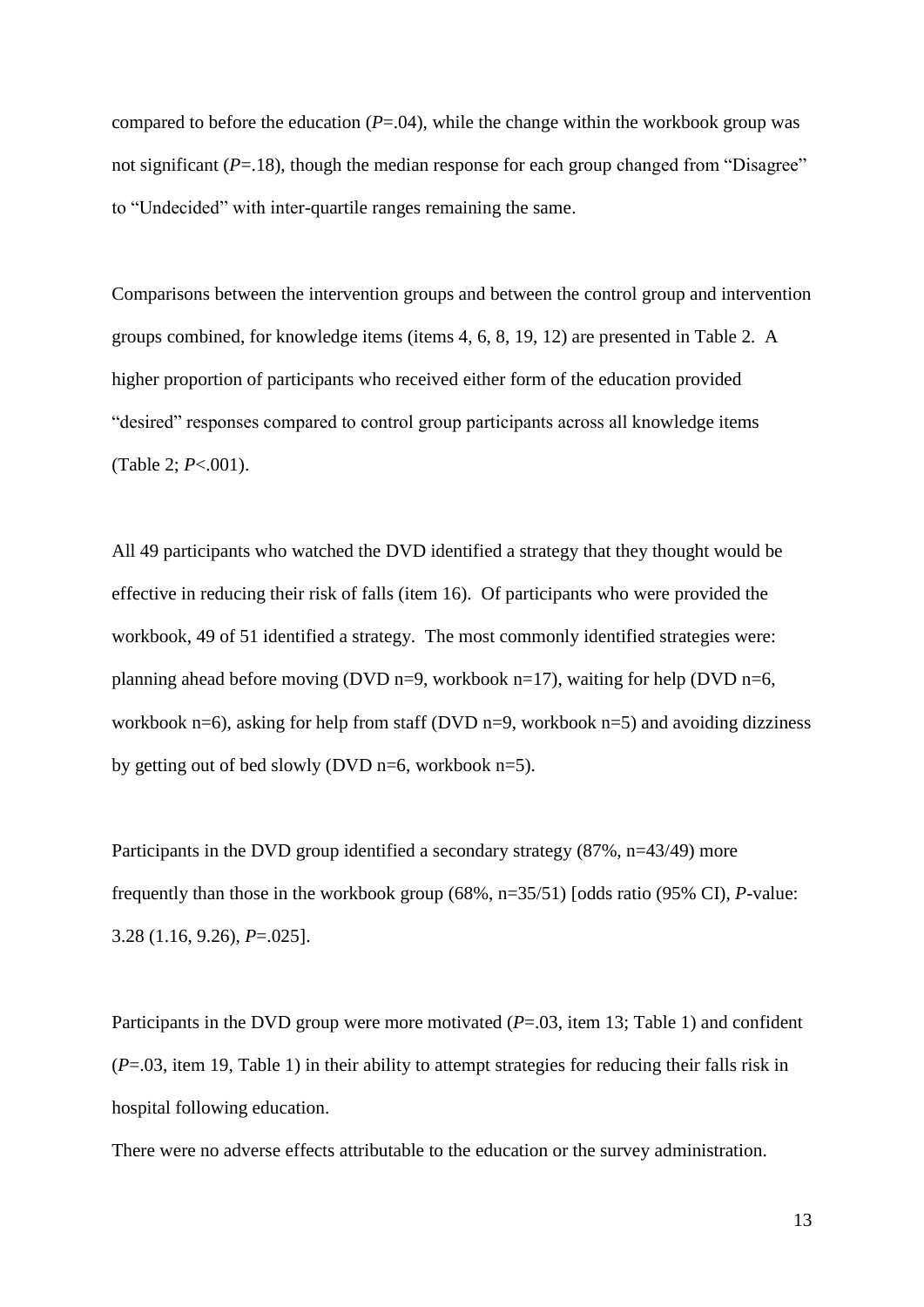#### **DISCUSSION**

This trial evaluated different modes of delivery (DVD versus workbook) of falls prevention education to older patients' using the HBM education framework. The DVD mode of delivery demonstrated superiority to the workbook approach in modifying patients' perceptions, belief and knowledge in several key areas identified in our adapted model. These areas included self-perceived knowledge of risk, motivation to avoid falls, knowledge of falls risk and of falls prevention strategies. These findings indicate that the DVD mode of delivery is likely to be superior to the workbook approach for delivery of in-hospital falls prevention education based upon a HBM education framework.

Participants who watched the DVD had a significantly increased self-perceived risk of falling after the education. Previous studies using the HBM confirm that an increased self perceived risk of threat predicts change in future planned behaviour, 21,26,27 therefore it was not surprising to also find that participants who watched the DVD were also more motivated to engage in falls prevention activities. Providing education via either approach generated "desired" responses to knowledge items more frequently than in the control group where no education was provided. Hence it is apparent that providing patient education, particularly through a DVD approach, may equip older patients to avoid in-hospital falls, assuming that the HBM is an appropriate framework for preventing in-hospital falls.

The relative superiority of the DVD approach may be explained by principles of adult education which postulate that visual and auditory modes of education may be more effective in conveying information, as these modes allow for different learning styles of participants.<sup>15,16,28</sup> The results of this study are consistent with those from a previous trial in

14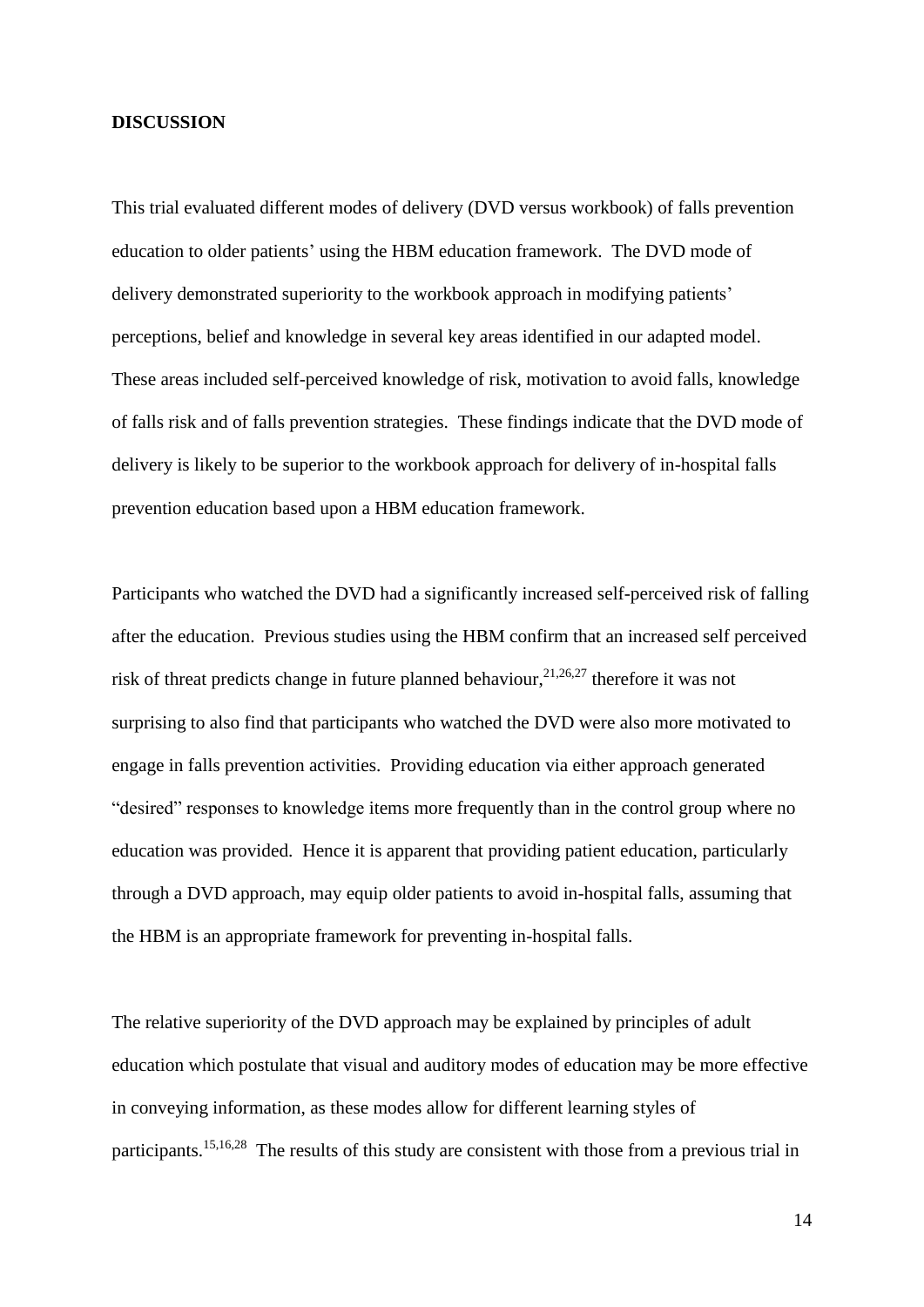a similar population where patients undergoing rehabilitation for fractured femurs also demonstrated improved uptake of education following video and audio CD and printed delivery compared to usual care.<sup>29</sup> These findings form an emerging evidence base indicating that DVD-based education should be employed in the hospital setting, particularly for older adults. Although this trial compared the DVD approach to a workbook approach, it is likely that providing both approaches simultaneously may also prove to be feasible.

The representativeness of the study sample to the wider patient population is limited as only patients with basic cognition intact participated and it is possible that patients more amenable to receiving falls education may have participated. People with cognitive impairment have been found to be at a higher risk of falls in the hospital setting,  $30$  however were excluded from the present study due to the cognitive requirements of responding to the survey items. The study did not investigate the effect of the education on actual uptake of falls prevention strategies and on subsequent falls rates after exposure to the intervention though this is currently being evaluated in a longitudinal randomized trial.

Provision of health education to older adults using multi-media approaches may result in superior uptake of information influencing patient perceptions and motivation to participate in protective health strategies, culminating in better health outcomes. Further work is indicated to identify the most clinically effective and economically efficient approaches to providing health information for this population and to determine whether improved knowledge uptake translates to reduced incidence of falls. DVD-based technologies now offer a feasible alternative or adjunct to traditional written approaches to providing health information and should be considered for use in clinical practice.

15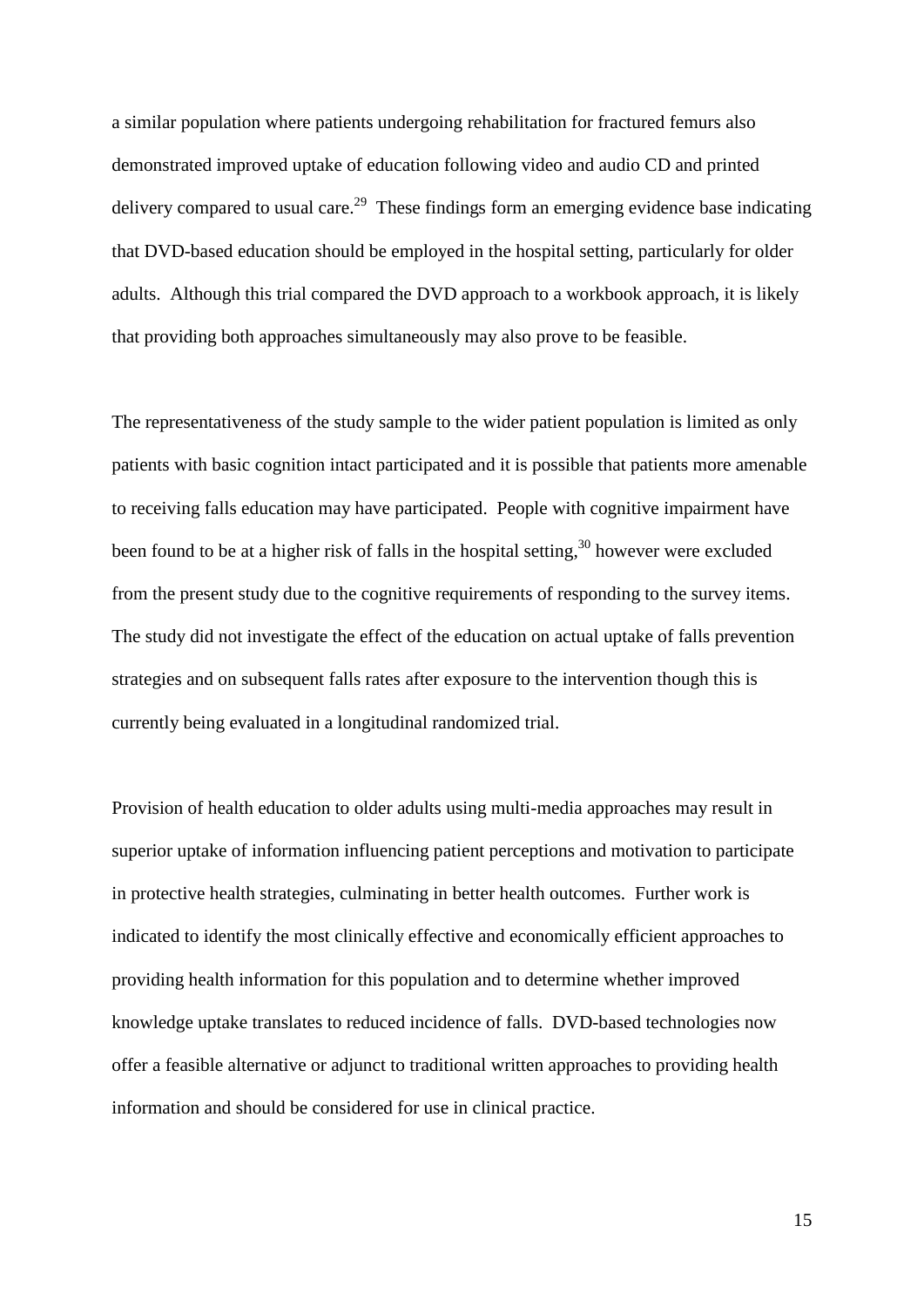#### **ACKNOWLEDGEMENTS**

The authors thank staff and patients at PAH and SDH and staff at The University of Queensland, School of Health and Rehabilitation Sciences.

**Funding**: National Medical Research Council (Australia) grant. Application no. 456098.

### **Author contributions**

THa was principally responsible for the project conception and design of multimedia. AH was responsible for project organisation, intervention provision and data collection at the SDH site and SM at the PAH site. AH and THa were principally responsible for the data analysis and drafting of the manuscript. SM, KH, THo, SB, DO, CB contributed to project conception and design, interpretation of data analysis and critical revision of the manuscript.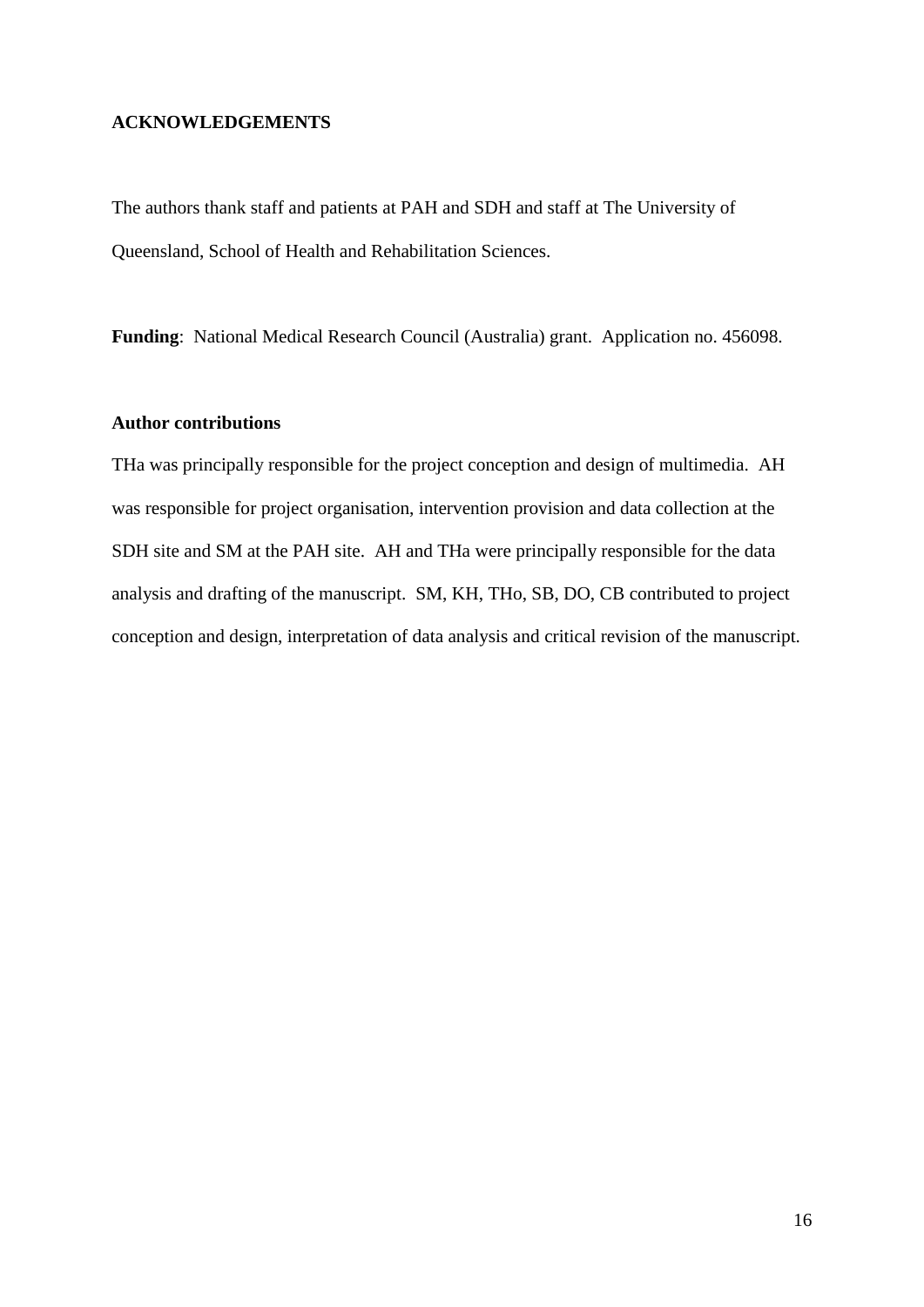#### **REFERENCES**

- 1. Halfon P, Eggli Y, Van Melle G et al. Risk of falls for hospitalized patients: A predictive model based on routinely available data. J Clin Epidemiol 2001; 54:1258– 1266.
- 2. Milisen K, Staelens N, Schwendimann R et al. Fall prediction in inpatients by bedside nurses using the St. Thomas's risk assessment tool in falling elderly inpatients(STRATIFY) instrument: a multicenter study. J Am Geriatr Soc 2007; 55:725–733.
- 3. Haines T, Hill K, Bennell K et al. Additional exercise for older subacute hospital inpatients to prevent falls: benefits and barriers to implementation and evaluation. Clin Rehabil 2007; 21: 742–753.
- 4. Williams TA, King G, Hill AM et al. Evaluation of a falls prevention programme in an acute tertiary care hospital. J Clin Nurs 2007; 16: 316–324.
- 5. Schwendimann R, Milisen K, Bühler H et al. Fall prevention in a Swiss acute care hospital setting: reducing hospital falls. J Gerontol Nurs 2006; 32:13–22.
- 6. Murray GR, Cameron ID & Cumming RG. The consequences of falls in acute and subacute hospitals in Australia that cause proximal femoral fractures. J Am Geriatr Soc 2007; 55:577–582.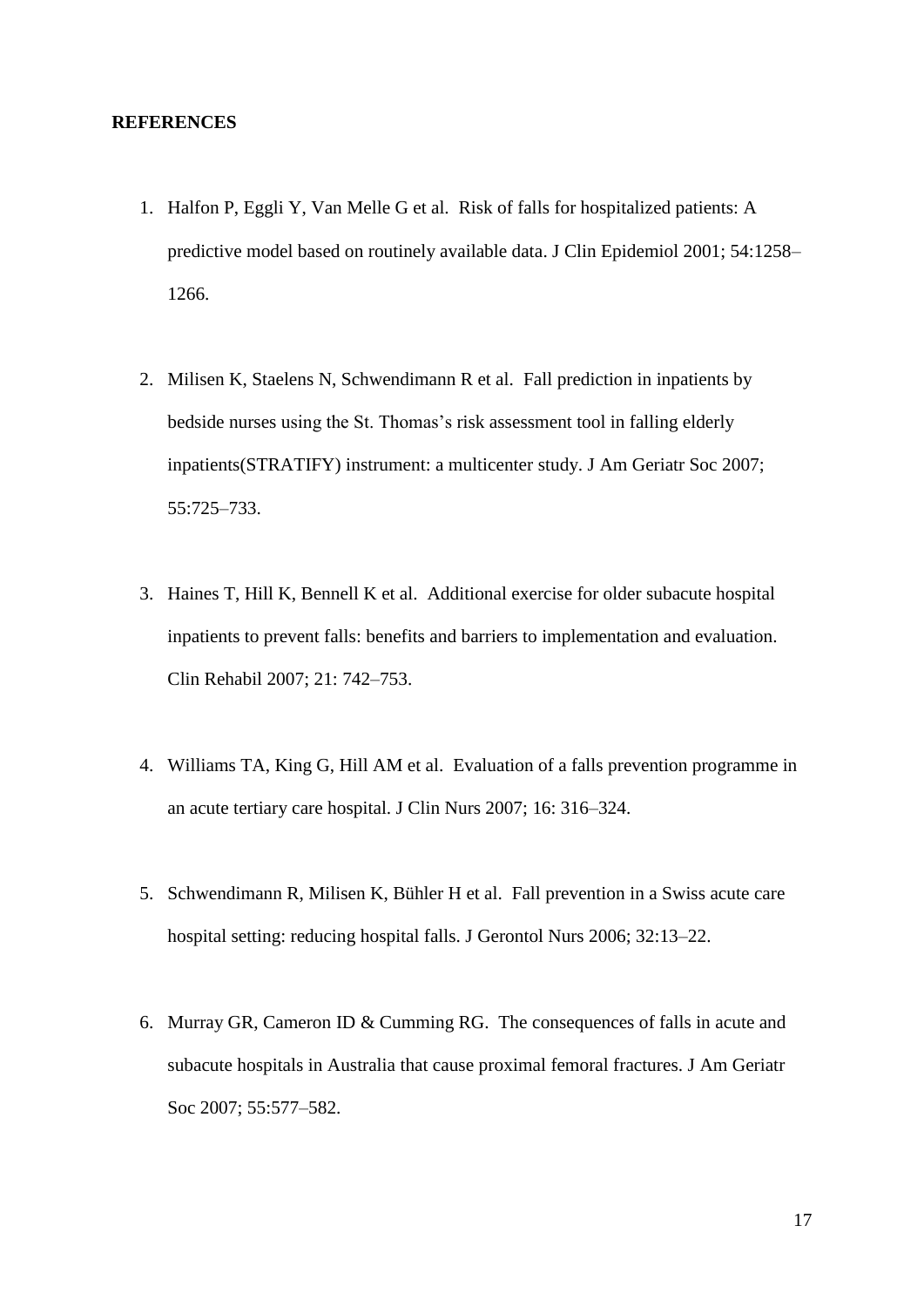- 7. Hendrich A, Nyhuis A, Kippenbrock T et al. Hospital falls**:** development of a predictive model for clinical practice. Appl Nurs Res 1995: 8; 3: 29-139.
- 8. Bates DW, Pruess K, Souney P et al. Serious falls in hospitalized patients: correlates and resource utilization. Am J Med 1995; 99: 137-143.
- 9. O'Loughlin JL, Robitaille Y & Boivin JF. Incidence of and risk factors for falls and injurious falls among the community-dwelling elderly. Am J Epidemiol 1993; 137: 3; 342-354.
- 10. Oliver D, Connelly JB, Victor CR et al. Strategies to prevent falls and fractures in hospitals and care home and effect of cognitive impairment: systematic review and meta-analyses. BMJ 2007; 334: 82-88.
- 11. Coussement J, De Paepe L, Schwendimann R et al. Interventions for preventing falls in acute- and chronic-care hospitals: a systematic review and meta-analysis. J Am Geriatr Soc 2008; 56:29–36.
- 12. Cumming RC, Sherrington C, Lord SR et al. Cluster randomised trial of a targeted multi-factorial intervention to prevent falls among older people in hospital. BMJ 2008; 336: 758-760.
- 13. Vassallo M, Vignaraja R, Sharma JC et al. The effect of changing practice on fall prevention in a rehabilitative hospital: the hospital injury prevention study. J Am Geriatr Soc 2004; 52:335–339.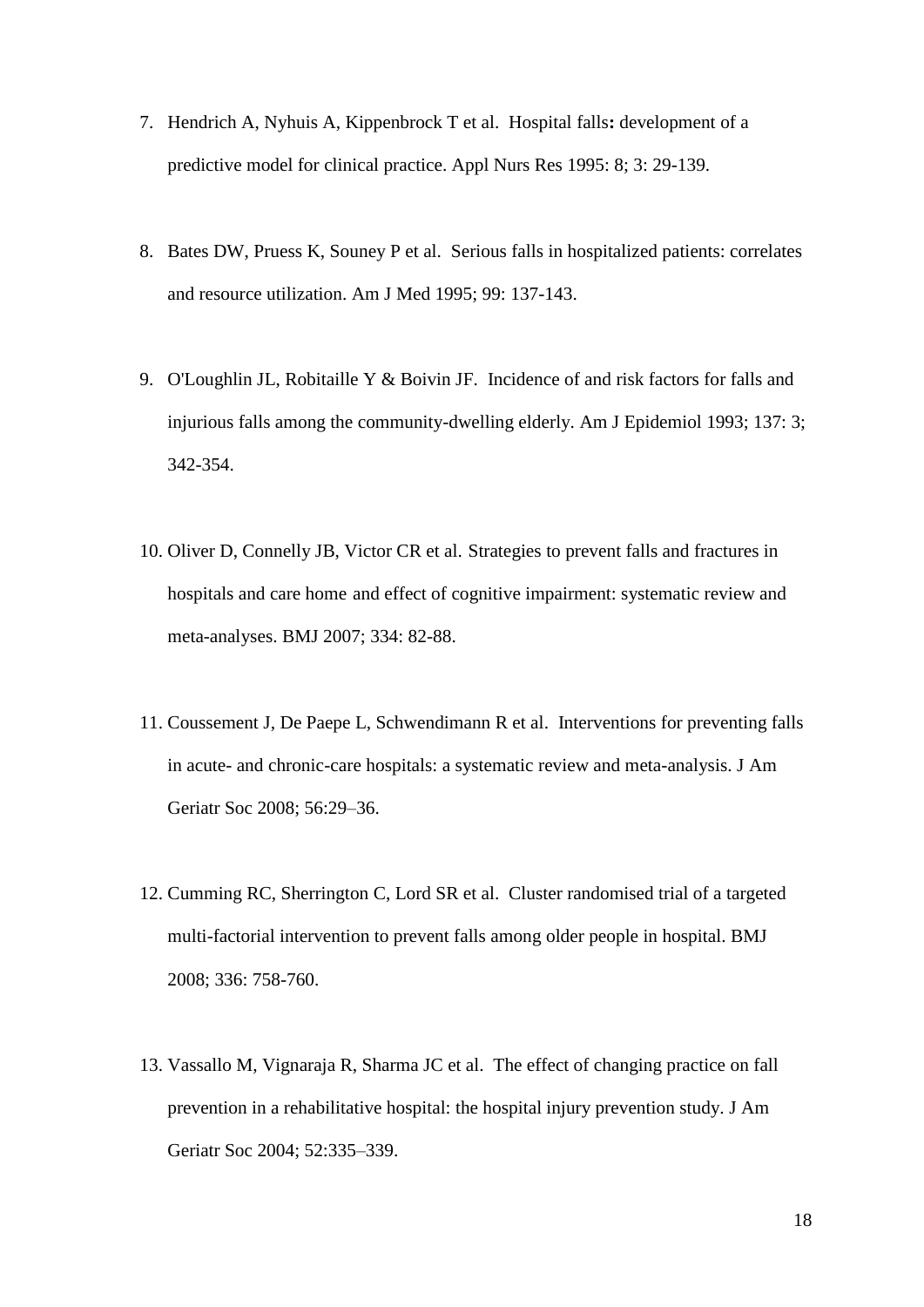- 14. Haines TP, Hill KD, Bennell KL et al. Patient education to prevent falls in subacute care. Clin Rehabil 2006; 20: 970-979.
- 15. Doak CC, Doak L & Root JH. Teaching Patients with Low Literacy Skills. 2<sup>nd</sup> Ed. Philadelphia: J.B. Lippincott Company, 1996.
- 16. Hoffmann T. Educational skills for practice. In: Duncan E, ed. Skills for Practice in Occupational Therapy. Churchill-Livingstone 2008, pp 153-170.
- 17. Gazmararian JA, Baker DW, Williams MV et al. Health literacy among medicare enrollees in a managed care organization. JAMA 1999; 281:6 545-551.
- 18. Harrison JA, Mullen PD & Green LW. A meta-analysis of studies of the Health Belief Model with adults. Health Educ Res 1992; 7:107-116.
- 19. Tullmann DF, Haugh KH, Dracup KA et al. A randomized controlled trial to reduce delay in older adults seeking help for symptoms of acute myocardial infarction. Res Nurs Health 2007; 30: 485-497.
- 20. Folstein MF, Folstein SE & McHugh PR. Mini-mental state: A practical method for grading the cognitive state of patients for the clinician. J Psychiatr Res 1975; 12: 189- 198.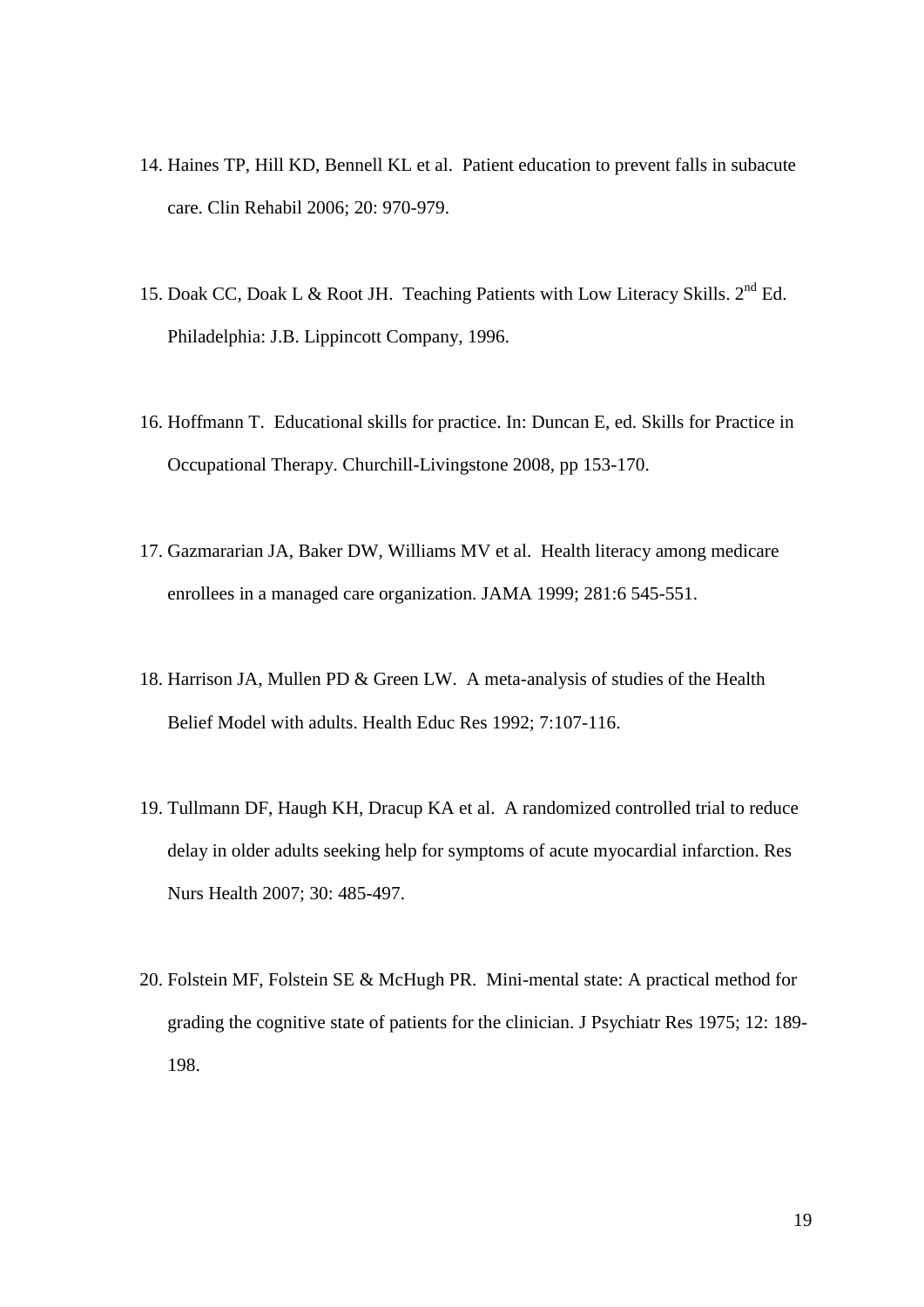- 21. Abraham C & Sheeran P. The Health Belief Model. In: Conner M & Norman P, eds. Predicting Health Behaviour: Research and Practice with Social Cognition Models, 2<sup>nd</sup> Ed. Berkshire, GBR: McGraw-Hill Education, 2005; pp 30-55.
- 22. Donoghue J, Graham J, Gibbs J et al. Who, where and why: situational and environmental factors contributing to patient falls in the hospital setting. Aust Health Rev 1993; 26:3; 79-87.
- 23. Hill KD, Vrantsidis F, Haralambous B et al. An analysis of research on preventing falls and falls injuries in older people: community, residential care and hospital settings. Report to the Australian government, department of health and ageing, injury prevention section. National Ageing Research Institute. CGA; 2004; ISBN 0 642 82469 X.
- 24. McKenna K & Tooth L. Client Education: a Partnership Approach for Health Practitioners, Sydney: UNSW Press, 2006.
- 25. McLaughlin H. SMOG Grading: A new readability formula. J Read 1969; 12: 639- 646.
- 26. Kim KK, Horan ML, Gendler P et al. Development and evaluation of the osteoporosis Health Belief Scale. Res Nurs Health 1991; 14: 155-163.
- 27. Janz NK & Becker MH. The Health Belief Model: a decade later. Health Educ Behav 1984; 11: 1-47.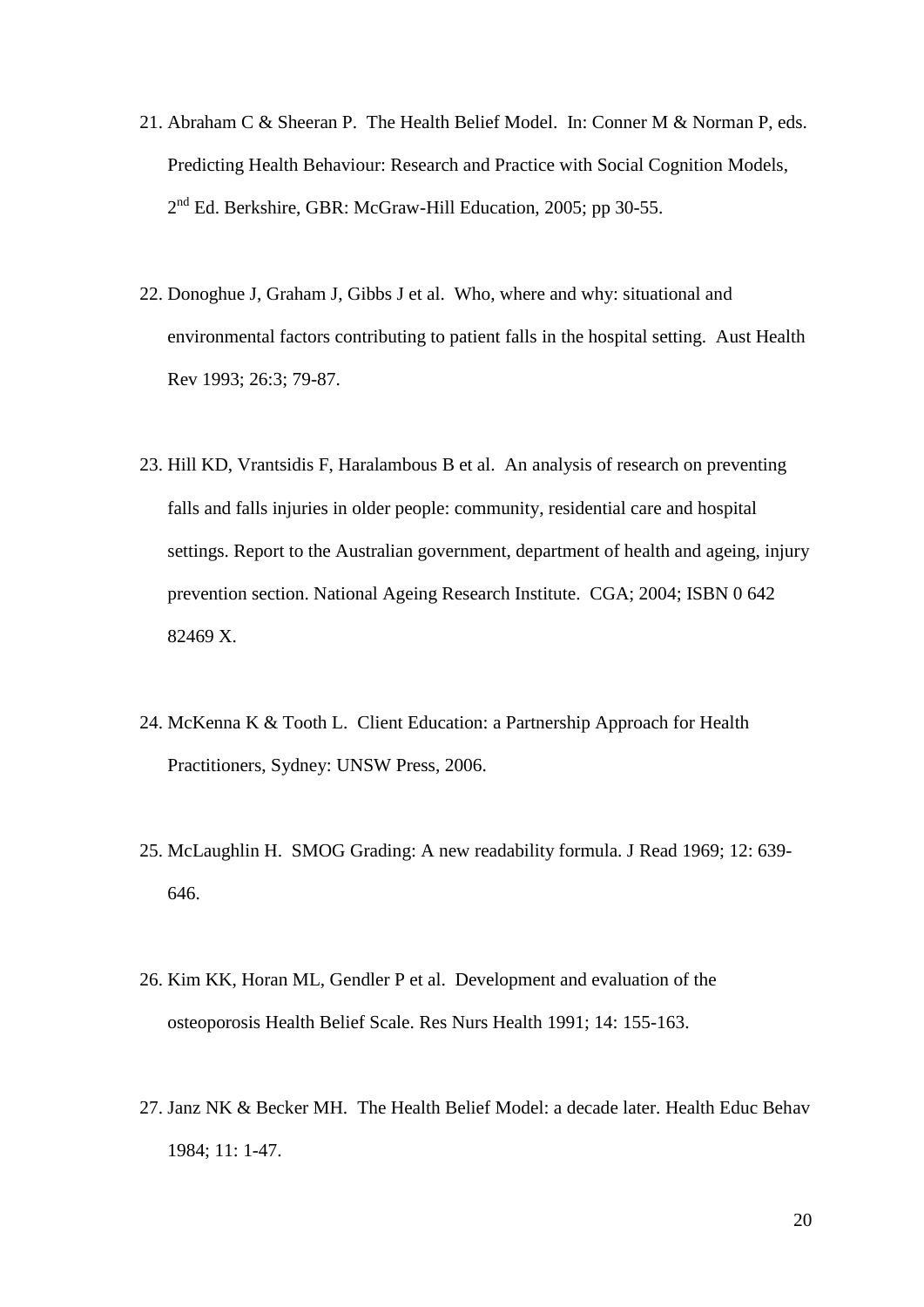- 28. Felder RM & Silverman LK. Learning and teaching styles in engineering education. Engr. Educ 1988; 78(7), 674–681.
- 29. Yeh M-L, Chen H-H & Pi- Liu P-H. Effects of multimedia with printed nursing guide in education on self-efficacy and functional activity and hospitalization in patients with hip replacement. Patient Educ Couns 2005; 57: 217–224.
- 30. Van Dijk PTM, Meulenberg OGRM, Van De Sande HJ et al. Falls in dementia patients. Gerontologist 1993; 33: 200-4.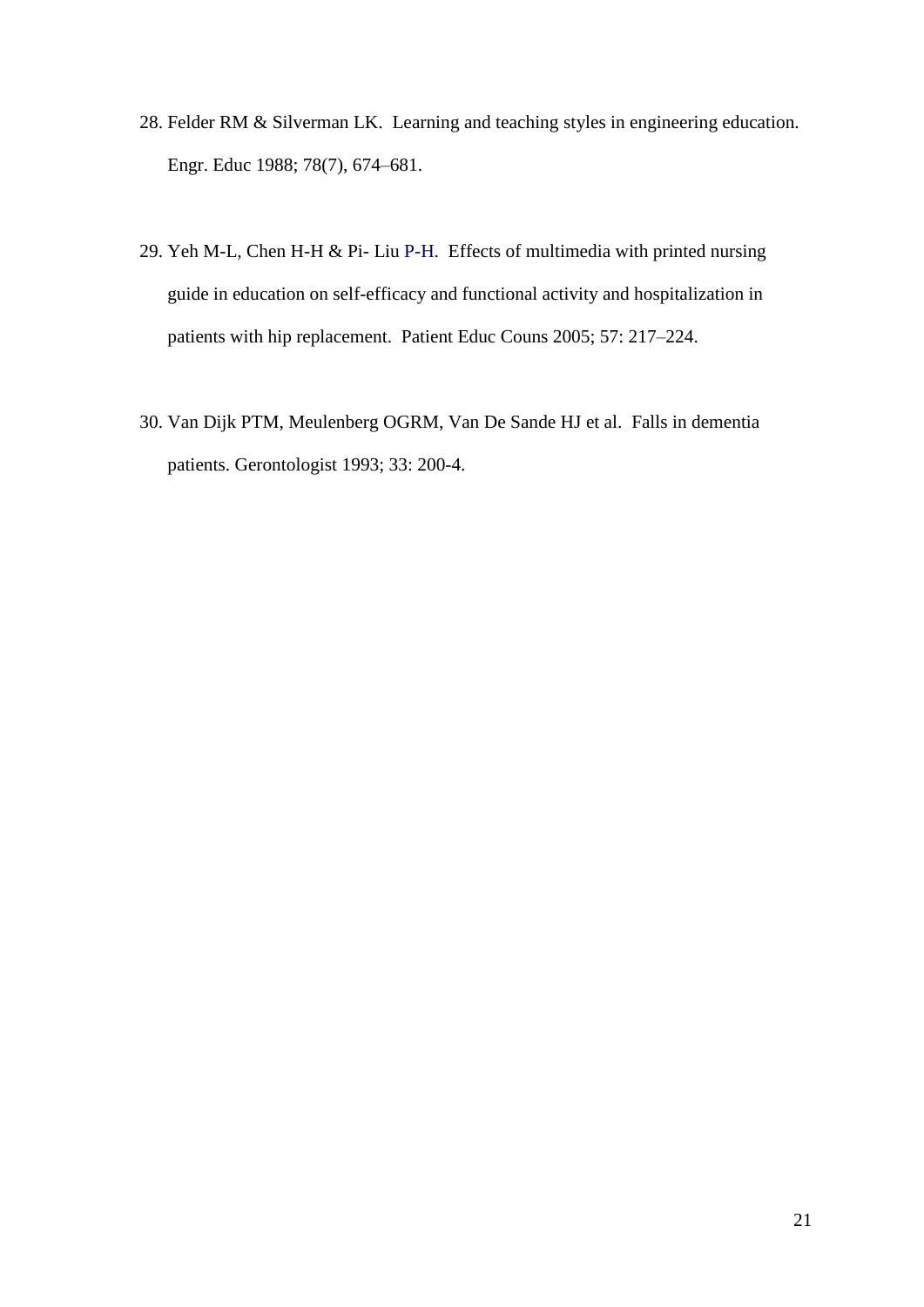|  |  | Table 1 Survey Items Measuring Participants' Perceptions. |
|--|--|-----------------------------------------------------------|
|  |  |                                                           |

| Item            | Item wording                                                     | Strongly                                                                  | Agree  | Undecided | Disagree | Strongly | No       | Wilcoxon  |  |
|-----------------|------------------------------------------------------------------|---------------------------------------------------------------------------|--------|-----------|----------|----------|----------|-----------|--|
| No.             |                                                                  | Agree                                                                     |        |           |          | Disagree | Response | $P$ value |  |
|                 |                                                                  | Data presented are DVD group response frequency / Workbook group response |        |           |          |          |          |           |  |
|                 |                                                                  | frequency                                                                 |        |           |          |          |          |           |  |
| $\mathbf{1}$    | I think that I will fall over at some point while I am here in   | 2/7                                                                       | $11/8$ | 9/2       | 16/25    | $11/8$   | 0/1      | .72       |  |
|                 | hospital (pre-intervention)                                      |                                                                           |        |           |          |          |          |           |  |
| 2               | I think that I will fall over at some point while I am here in   | 10/9                                                                      | 9/9    | 10/9      | 13/18    | 7/6      | 0/0      | .70       |  |
|                 | hospital (post-intervention)                                     |                                                                           |        |           |          |          |          |           |  |
| $\mathfrak{Z}$  | I feel I am now more aware of how often people fall over in      | 26/22                                                                     | 21/24  | 1/2       | 1/3      | 0/0/     | 0/0      | .13       |  |
|                 | hospital.                                                        |                                                                           |        |           |          |          |          |           |  |
| $5\overline{)}$ | I feel I am now more aware of what proportion of falls result in | 26/11                                                                     | 18/26  | 1/12      | 4/2      | 1/0      | 0/0      | < .001    |  |
|                 | injury.                                                          |                                                                           |        |           |          |          |          |           |  |
| $\tau$          | I feel I am now more aware of what proportion of falls are       | 22/14                                                                     | 20/24  | 5/9       | 2/4      | 0/0      | 0/0      | .05       |  |
|                 | witnessed by hospital staff                                      |                                                                           |        |           |          |          |          |           |  |
| 9               | I feel I am now more aware of when falls occur in hospital       | 35/23                                                                     | 13/25  | 1/3       | 0/0      | 0/0      | 0/0      | .007      |  |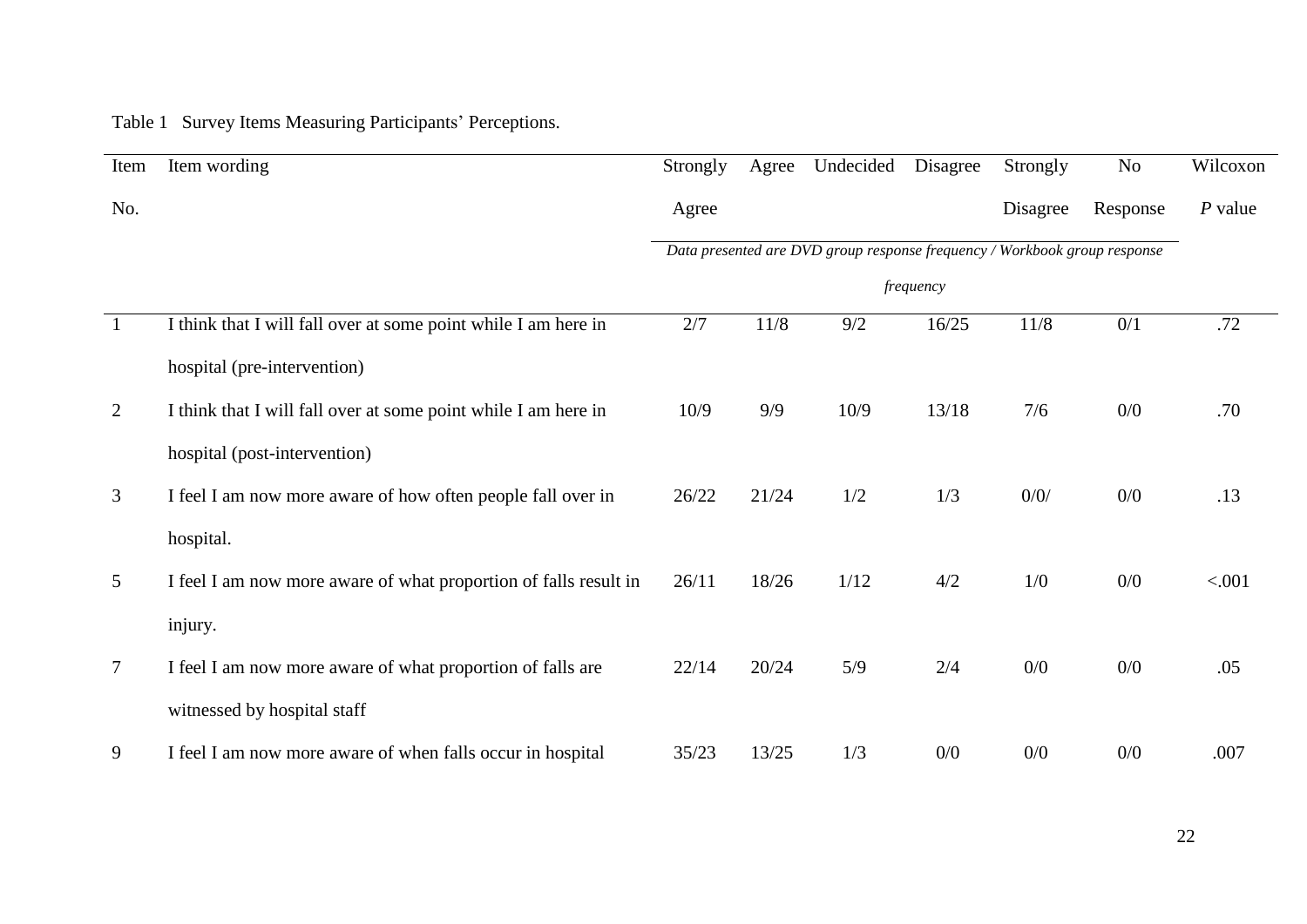| 11 | I feel I am now more aware of where falls occur in hospital                     | 32/27 | 13/16 | 3/6 | 1/1 | 0/1 | 0/0 | .001 |
|----|---------------------------------------------------------------------------------|-------|-------|-----|-----|-----|-----|------|
| 13 | I am currently highly motivated to prevent myself from falling.                 | 39/31 | 10/18 | 0/1 | 0/1 | 0/0 | 0/0 | .03  |
| 14 | The DVD/book material has made me feel more motivated to                        | 29/18 | 12/24 | 7/5 | 1/4 | 0/0 | 0/0 | .04  |
|    | prevent myself from falling than what I was before I saw it                     |       |       |     |     |     |     |      |
| 15 | I feel I am now more aware of strategies that I can use to                      | 23/15 | 19/28 | 7/6 | 0/2 | 0/0 | 0/0 | .12  |
|    | prevent myself from falling.                                                    |       |       |     |     |     |     |      |
| 19 | I am confident that I can attempt this strategy (referring to                   | 33/23 | 16/27 | 0/0 | 0/0 | 0/0 | 0/1 | .03  |
|    | strategy identified in item $18^*$ ).                                           |       |       |     |     |     |     |      |
| 20 | I am confident that if I attempt this strategy that I will reduce               | 24/21 | 21/26 | 4/2 | 0/1 | 0/0 | 0/1 | .59  |
|    | my risk of falling (referring to strategy identified in item 18 <sup>*</sup> ). |       |       |     |     |     |     |      |
| 21 | I now intend to attempt this strategy during my hospital stay to                | 30/26 | 18/24 | 1/0 | 0/0 | 0/0 | 0/0 | .41  |
|    | reduce my risk of falling (referring to strategy identified in                  |       |       |     |     |     |     |      |
|    | item $18^*$ ).                                                                  |       |       |     |     |     |     |      |

\* Item 18) Which strategy do you feel will be the most effective in reducing your risk of falls?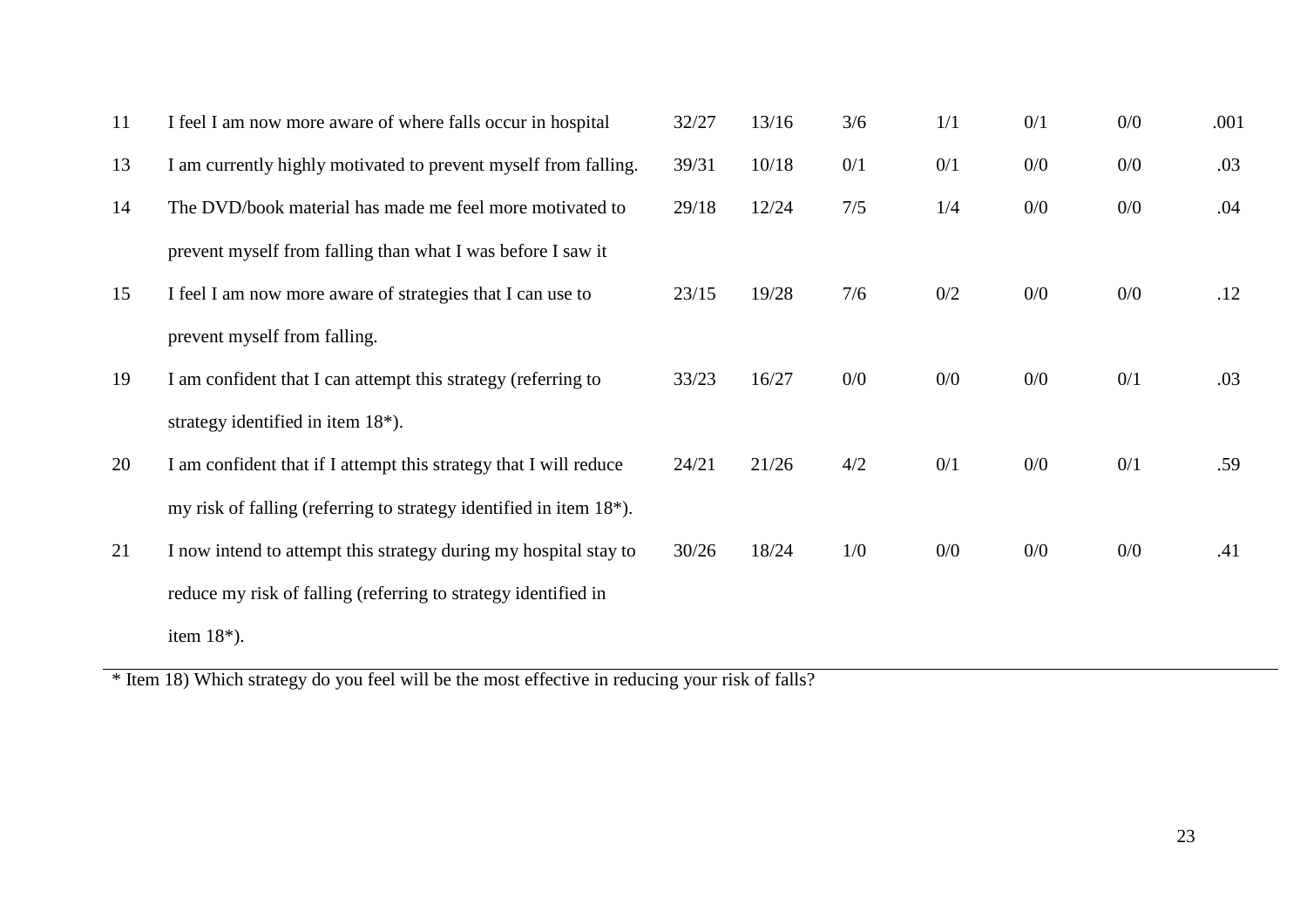| Item           | Item wording                                                 | <b>DVD</b> | Workbook   | Odds ratio                       | Control    |                          |
|----------------|--------------------------------------------------------------|------------|------------|----------------------------------|------------|--------------------------|
| No.            |                                                              | $(n=49)*$  | $(n=51)^*$ | $(95\%CI)$ , P value             | $(n=122)*$ | $(95\%CI)$ , P value     |
| $\overline{4}$ | For every 100 patients in this ward, how many do you think   | 29(59)     | 18(35)     | $2.65$ (1.18, 5.96), 24 (19)     |            | 4.08 (2.23, 7.45),       |
|                | would fall before they leave?                                |            |            | .01                              |            | < .001                   |
| 6              | For every 100 falls that occur on this ward, how many do you | 11(22)     | 10(20)     | 1.18 $(0.45, 3.11), 5(4)$        |            | $6.22$ $(2.25, 17.18)$ , |
|                | think would result in a physical injury, such as a bruise, a |            |            | .72                              |            | < .001                   |
|                | laceration, a head injury, or even a broken bone?            |            |            |                                  |            |                          |
| 8              | For every 100 falls that occur on this ward, how many do you | 10(20)     | 8(16)      | $1.37$ $(0.49, 3.84), 3(2)$      |            | 8.70 (2.48, 30.51),      |
|                | think are witnessed by a hospital staff member               |            |            | .54                              |            | < .001                   |
| 10             | When do falls occur most frequently in hospitals?            | 43 (88)    | 40(78)     | 1.97(0.66, 5.82),                | 49(40)     | $7.27$ $(3.85, 13.72),$  |
|                |                                                              |            |            | .22                              |            | < .001                   |
| 12             | Where do falls occur most frequently in hospitals?           | 32(65)     | 27(53)     | $1.67$ $(0.74, 3.74), 34$ $(27)$ |            | 3.72(2.12, 6.53),        |
|                |                                                              |            |            | .21                              |            | < .001                   |

# Table 2**.** Survey Items Evaluating Participants' Knowledge

\*Data are n (%) with desired response.